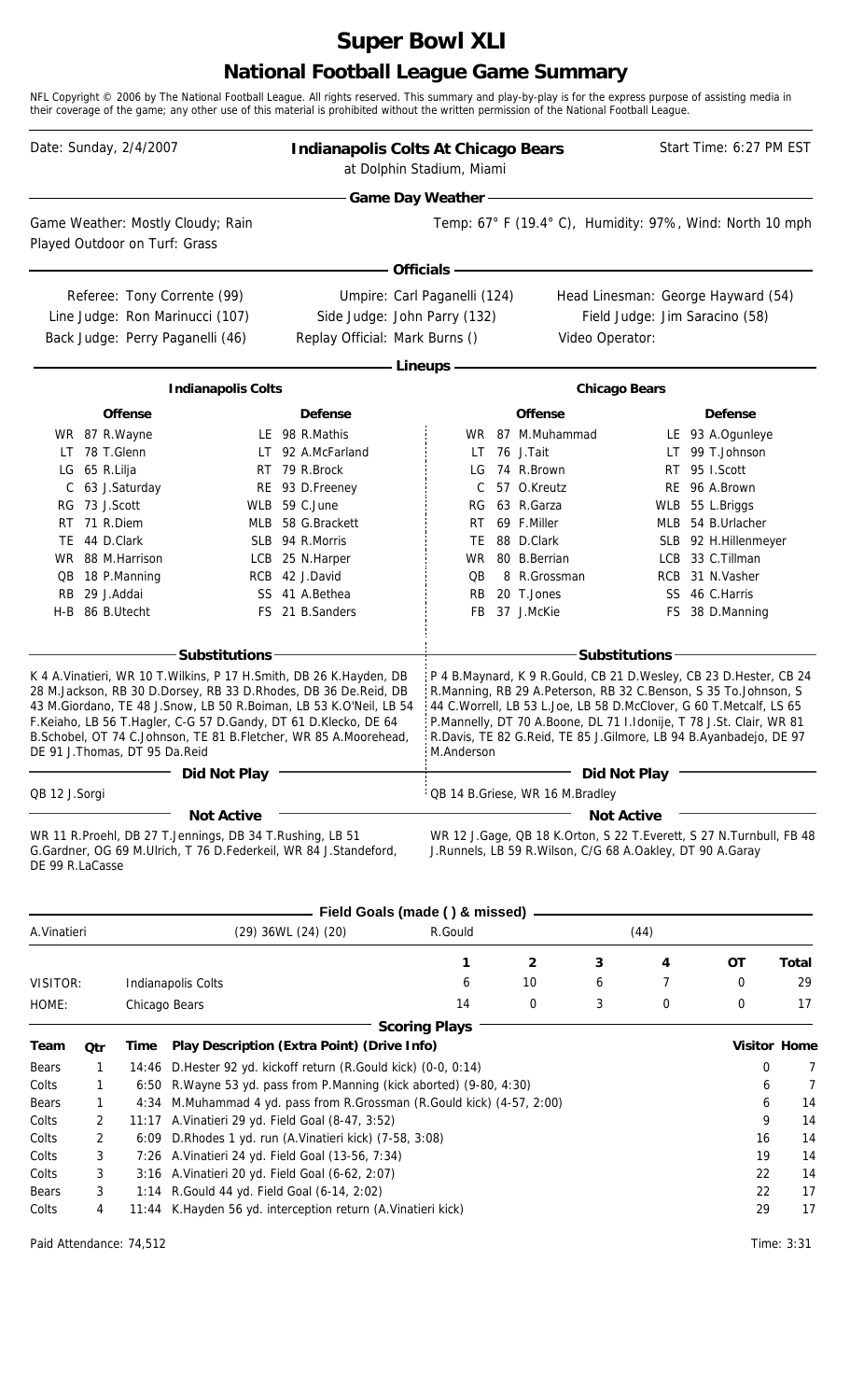### **Indianapolis Colts vs Chicago Bears 2/4/2007 at Dolphin Stadium**

# **Final Individual Statistics**

|                                      |          |                |                     | <b>Indianapolis Colts</b>  |                          |                                          |              |          |                                        |                |          |                   | <b>Chicago Bears</b> |                            |                          |                |                          |
|--------------------------------------|----------|----------------|---------------------|----------------------------|--------------------------|------------------------------------------|--------------|----------|----------------------------------------|----------------|----------|-------------------|----------------------|----------------------------|--------------------------|----------------|--------------------------|
| <b>RUSHING</b><br>D.Rhodes           |          |                | <b>ATT</b><br>21    | YDS AVG<br>113             | 5.4                      | LG<br>36                                 | TD<br>1      | T.Jones  | <b>RUSHING</b>                         |                |          |                   | <b>ATT</b><br>15     | YDS AVG<br>112             | 7.5                      | LG<br>52       | <b>TD</b><br>$\mathbf 0$ |
| J.Addai                              |          |                | 19                  | 77                         | 4.1                      | 14                                       | 0            |          | R.Grossman                             |                |          |                   | 2                    | 0                          | 0.0                      | 0              | $\mathbf 0$              |
| D.Clark                              |          |                | 1                   | 1                          | 1.0                      | 1                                        | 0            |          | C.Benson                               |                |          |                   | $\overline{2}$       | $-1$                       | $-0.5$                   | 4              | $\mathbf 0$              |
| P.Manning                            |          |                |                     | 0                          | 0.0                      | 0                                        | 0            |          |                                        |                |          |                   |                      |                            |                          |                |                          |
| Total                                |          |                | 42                  | 191                        | 4.5                      | 36                                       | 1            | Total    |                                        |                |          |                   | 19                   | 111                        | 5.8                      | 52             | 0                        |
| <b>PASSING</b>                       |          |                |                     | ATT CMP YDS SK/YD TD LG IN |                          |                                          | <b>RT</b>    |          | <b>PASSING</b>                         |                |          |                   |                      | ATT CMP YDS SK/YD TD LG IN |                          |                | <b>RT</b>                |
| P.Manning<br>Total                   | 38<br>38 | 25<br>25       | 247<br>247          | 1/8<br>1/8                 | $\mathbf{1}$<br>1        | 53<br>$\mathbf{1}$<br>53<br>$\mathbf{1}$ | 81.8<br>81.8 | Total    | R.Grossman                             |                | 28<br>28 | 20<br>20          | 165<br>165           | 1/11<br>1/11               | 1<br>1                   | 22<br>22       | 2 68.3<br>2 68.3         |
| <b>PASS RECEIVING</b>                |          |                | <b>NO</b>           | <b>YDS</b>                 | <b>AVG</b>               | LG                                       | TD           |          | <b>PASS RECEIVING</b>                  |                |          |                   | <b>NO</b>            | <b>YDS</b>                 | <b>AVG</b>               | LG             | <b>TD</b>                |
| J.Addai                              |          |                | 10                  | 66                         | 6.6                      | 12                                       | 0            | D.Clark  |                                        |                |          |                   | 6                    | 64                         | 10.7                     | 18             | $\mathbf 0$              |
| M.Harrison                           |          |                | 5                   | 59                         | 11.8                     | 22                                       | 0            |          | <b>B.Berrian</b>                       |                |          |                   | 4                    | 38                         | 9.5                      | 14             | $\mathbf 0$              |
| D.Clark                              |          |                | 4                   | 36                         | 9.0                      | 17                                       | 0            | T.Jones  |                                        |                |          |                   | 4                    | 18                         | 4.5                      | 14             | $\mathbf 0$              |
| R. Wayne                             |          |                | 2                   | 61                         | 30.5                     | 53                                       | 1            |          | M.Muhammad                             |                |          |                   | 3                    | 35                         | 11.7                     | 22             | 1                        |
| <b>B.Fletcher</b>                    |          |                | 2                   | 9                          | 4.5                      | 6                                        | 0            | J.McKie  |                                        |                |          |                   | $\overline{2}$       | 8                          | 4.0                      | 4              | $\mathbf 0$              |
| D.Rhodes                             |          |                | 1                   | 8                          | 8.0                      | 8                                        | 0            | R.Davis  |                                        |                |          |                   | 1                    | 2                          | 2.0                      | $\overline{2}$ | 0                        |
| <b>B.Utecht</b>                      |          |                |                     | 8                          | 8.0                      | 8                                        | 0            |          |                                        |                |          |                   |                      |                            |                          |                |                          |
| Total                                |          |                | 25                  | 247                        | 9.9                      | 53                                       | 1            | Total    |                                        |                |          |                   | 20                   | 165                        | 8.3                      | 22             | 1                        |
| <b>INTERCEPTIONS</b>                 |          |                | <b>NO</b>           | YDS AVG                    |                          | LG                                       | TD           |          | <b>INTERCEPTIONS</b>                   |                |          |                   | <b>NO</b>            | <b>YDS</b>                 | <b>AVG</b>               | LG             | <b>TD</b>                |
| K.Hayden<br><b>B.Sanders</b>         |          |                | 1                   | 56<br>38                   | 56.0<br>38.0             | 56<br>38                                 | 1<br>0       | C.Harris |                                        |                |          |                   | 1                    | 6                          | 6.0                      | 6              | $\overline{0}$           |
| Total                                |          |                | 2                   | 94                         | 47.0                     | 56                                       | 1            | Total    |                                        |                |          |                   | 1                    | 6                          | 6.0                      | 6              | 0                        |
| <b>PUNTING</b>                       | NO.      | <b>YDS AVG</b> |                     | <b>NET</b>                 |                          | <b>TB IN20</b>                           | LG           |          | <b>PUNTING</b>                         |                |          | <b>NO YDS AVG</b> |                      | <b>NET</b>                 |                          | <b>TB IN20</b> | LG                       |
| H.Smith                              | 4        |                | 162 40.5            | 34.8                       | 1                        | 2                                        | 50           |          | <b>B.Maynard</b>                       |                | 5        | 226               | 45.2                 | 32.8                       | 1                        | 0              | 58                       |
| Total                                | 4        |                | 162 40.5            | 34.8                       | 1                        | 2                                        | 50           | Total    |                                        |                | 5        | 226               | 45.2                 | 32.8                       | 1                        | 0              | 58                       |
| <b>PUNT RETURNS</b>                  |          |                | <b>NO YDS</b>       | <b>AVG</b>                 | <b>FC</b>                | LG                                       | TD           |          | <b>PUNT RETURNS</b>                    |                |          | <b>NO</b>         | <b>YDS</b>           | <b>AVG</b>                 | FC                       | LG             | <b>TD</b>                |
| T. Wilkins                           |          | 3              | 42                  | 14.0                       | $\mathbf 0$              | 18                                       | 0            |          | D.Hester                               |                |          | 1                 | 3                    | 3.0                        | $\mathbf{1}$             | 3              | $\overline{0}$           |
| [DOWNED]                             |          |                | $\boldsymbol{0}$    | 0.0                        | 0                        | 0                                        | 0            |          | [DOWNED]                               |                |          |                   | $\mathbf 0$          | 0.0                        | $\boldsymbol{0}$         | 0              | 0                        |
| [TOUCHBACK]                          |          | 1              | 0                   | 0.0                        | 0                        | 0                                        | 0            |          | [TOUCHBACK]                            |                |          | 1                 | 0                    | 0.0                        | 0                        | 0              | $\mathbf 0$              |
| Returns                              |          | 3              | 42                  | 14.0                       | 0                        | 18                                       | 0            | Returns  |                                        |                |          | 1                 | 3                    | 3.0                        | 1                        | 3              | $\mathbf 0$              |
| <b>KICKOFF RETURNS</b><br>T. Wilkins |          | 4              | <b>NO YDS</b><br>89 | <b>AVG</b><br>22.3         | <b>FC</b><br>$\mathbf 0$ | LG<br>28                                 | TD<br>0      |          | <b>KICKOFF RETURNS</b><br>J.Gilmore    |                |          | <b>NO</b><br>2    | <b>YDS</b><br>12     | <b>AVG</b><br>6.0          | <b>FC</b><br>$\mathbf 0$ | LG<br>9        | <b>TD</b><br>0           |
|                                      |          |                |                     |                            |                          |                                          |              |          | D.Hester                               |                |          | 1                 | 92                   | 92.0                       | 0                        | 92             | 1                        |
|                                      |          |                |                     |                            |                          |                                          |              | R.Davis  |                                        |                |          | 1                 | 15                   | 15.0                       | 0                        | 15             | 0                        |
|                                      |          |                |                     |                            |                          |                                          |              |          | A.Peterson                             |                |          | 1                 | 10                   | 10.0                       | 0                        | 10             | 0                        |
|                                      |          |                |                     |                            |                          |                                          |              | G.Reid   |                                        |                |          | 1                 | 9                    | 9.0                        | 0                        | 9              | $\mathbf 0$              |
|                                      |          |                |                     |                            |                          |                                          |              |          | [TOUCHBACK]                            |                |          | 1                 | 0                    | 0.0                        | 0                        | 0              | $\mathbf 0$              |
| Returns                              |          | 4              | 89                  | 22.3                       | 0                        | 28                                       | 0            | Returns  |                                        |                |          | 6                 | 138                  | 23.0                       | 0                        | 92             | 1                        |
|                                      |          |                |                     |                            |                          |                                          |              |          |                                        |                |          |                   |                      |                            |                          |                |                          |
| <b>Indianapolis Colts</b>            |          |                |                     |                            |                          |                                          |              |          |                                        |                |          |                   |                      |                            |                          |                |                          |
| <b>FUMBLES</b>                       |          |                |                     |                            |                          |                                          |              |          | FUM LOST OWN-REC YDS TD FORCED OPP-REC |                |          |                   | <b>YDS</b>           | TD OUT-BDS                 |                          |                |                          |
| <b>B.Fletcher</b>                    |          |                |                     | 1                          | 1                        |                                          | 0            | 0        | $\mathbf 0$                            | 0              |          | $\mathbf 0$       | $\boldsymbol{0}$     | $\boldsymbol{0}$           |                          | 0              |                          |
| P.Manning                            |          |                |                     | 1                          | 1                        |                                          | 0            | $-7$     | 0                                      | 0              |          | 0                 | 0                    | 0                          |                          | 0              |                          |
| R.Mathis                             |          |                |                     | 0                          | 0                        |                                          | 0            | 0        | 0                                      | 1              |          | 0                 | 0                    | 0                          |                          | 0              |                          |
| <b>B.Sanders</b>                     |          |                |                     | 0                          | 0                        |                                          | 0            | 0        | 0                                      | 1              |          | 0                 | 0                    | 0                          |                          | 0              |                          |
| R.Brock                              |          |                |                     | 0                          | 0                        |                                          | 0            | 0        | $\mathbf 0$                            | 0              |          | 1                 | $\boldsymbol{0}$     | 0                          |                          | 0              |                          |
| D.Freeney                            |          |                |                     | 0                          | 0                        |                                          | 0            | 0        | 0                                      | 0              |          | 1                 | 0                    | 0                          |                          | 0              |                          |
| T.Hagler                             |          |                |                     | $\boldsymbol{0}$           | 0                        |                                          | 0            | 0        | 0                                      | 0              |          | 1                 | 3                    | $\boldsymbol{0}$           |                          | 0              |                          |
| Total                                |          |                |                     | $\overline{2}$             | $\overline{2}$           |                                          | 0            | $-7$     | $\mathbf 0$                            | $\overline{2}$ |          | 3                 | 3                    | $\boldsymbol{0}$           |                          | 0              |                          |
| <b>Chicago Bears</b>                 |          |                |                     |                            |                          |                                          |              |          |                                        |                |          |                   |                      |                            |                          |                |                          |
| <b>FUMBLES</b>                       |          |                |                     |                            |                          |                                          |              |          | FUM LOST OWN-REC YDS TD FORCED OPP-REC |                |          |                   | <b>YDS</b>           | TD OUT-BDS                 |                          |                |                          |
| R.Grossman                           |          |                |                     | $\overline{2}$             | 1                        |                                          | 1            | $-12$    | $\mathbf 0$                            | 0              |          | 0                 | 0                    | $\boldsymbol{0}$           |                          | 0              |                          |
| C.Benson                             |          |                |                     |                            | 1                        |                                          | 0            | 0        | 0                                      | 0              |          | 0                 | 0                    | 0                          |                          | 0              |                          |
| G.Reid                               |          |                |                     |                            | 1                        |                                          | 0            | 0        | 0                                      | 0              |          | 0                 | 0                    | 0                          |                          | 0              |                          |
| C.Tillman                            |          |                |                     | 0                          | 0                        |                                          | 0            | 0        | 0                                      | 1              |          | 1                 | 0                    | 0                          |                          | 0              |                          |
| M.Anderson                           |          |                |                     | $\Omega$                   | 0                        |                                          | 0            | 0        | 0                                      | 0              |          | 1                 | $\overline{2}$       | 0                          |                          | 0              |                          |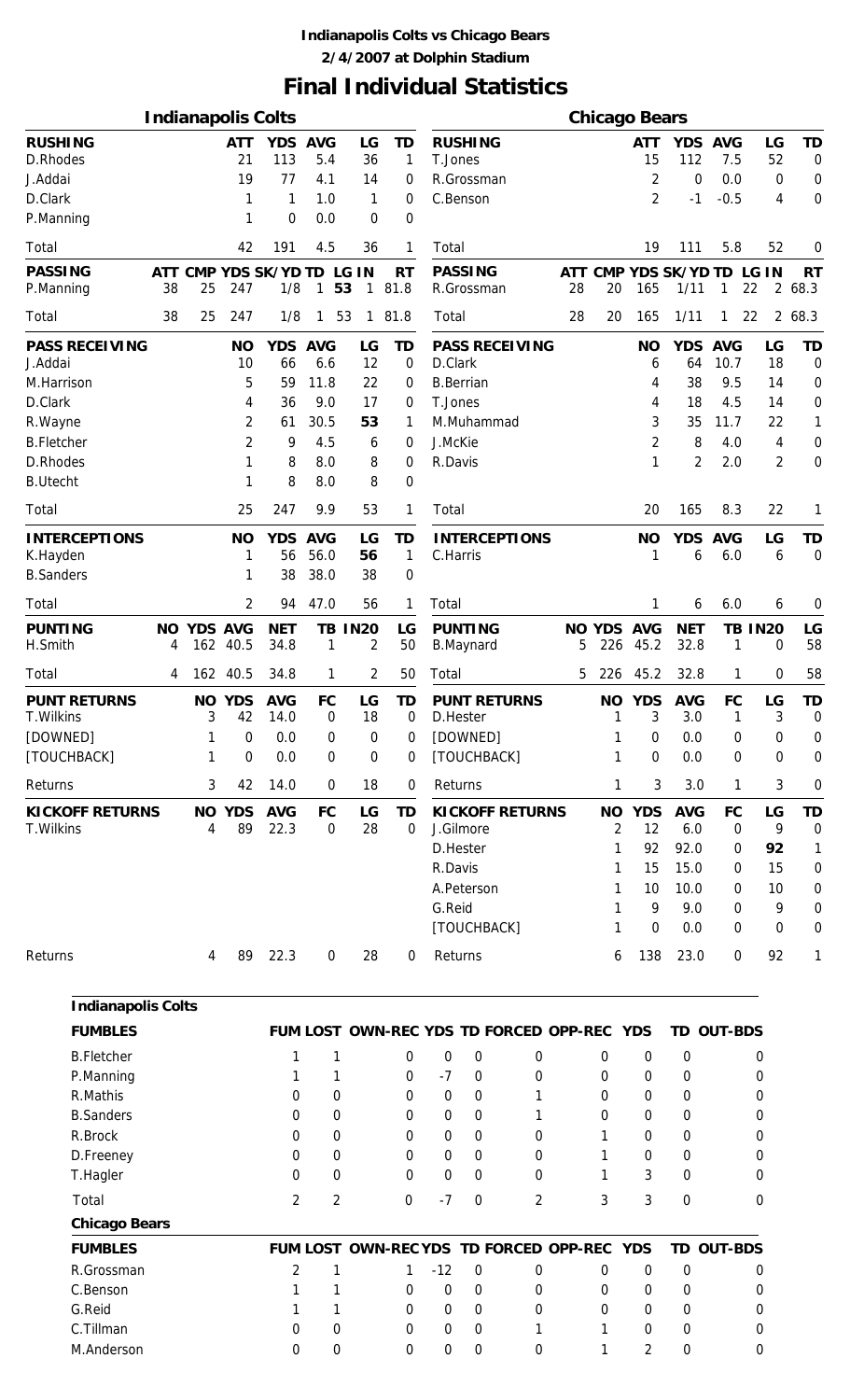|  | Indianapolis Colts vs Chicago Bears<br>2/4/2007 at Dolphin Stadium |  |                                    |  |  |
|--|--------------------------------------------------------------------|--|------------------------------------|--|--|
|  |                                                                    |  | <b>Final Individual Statistics</b> |  |  |
|  |                                                                    |  | 4 3 1 -12 0 1 2 2 0                |  |  |
|  |                                                                    |  |                                    |  |  |

2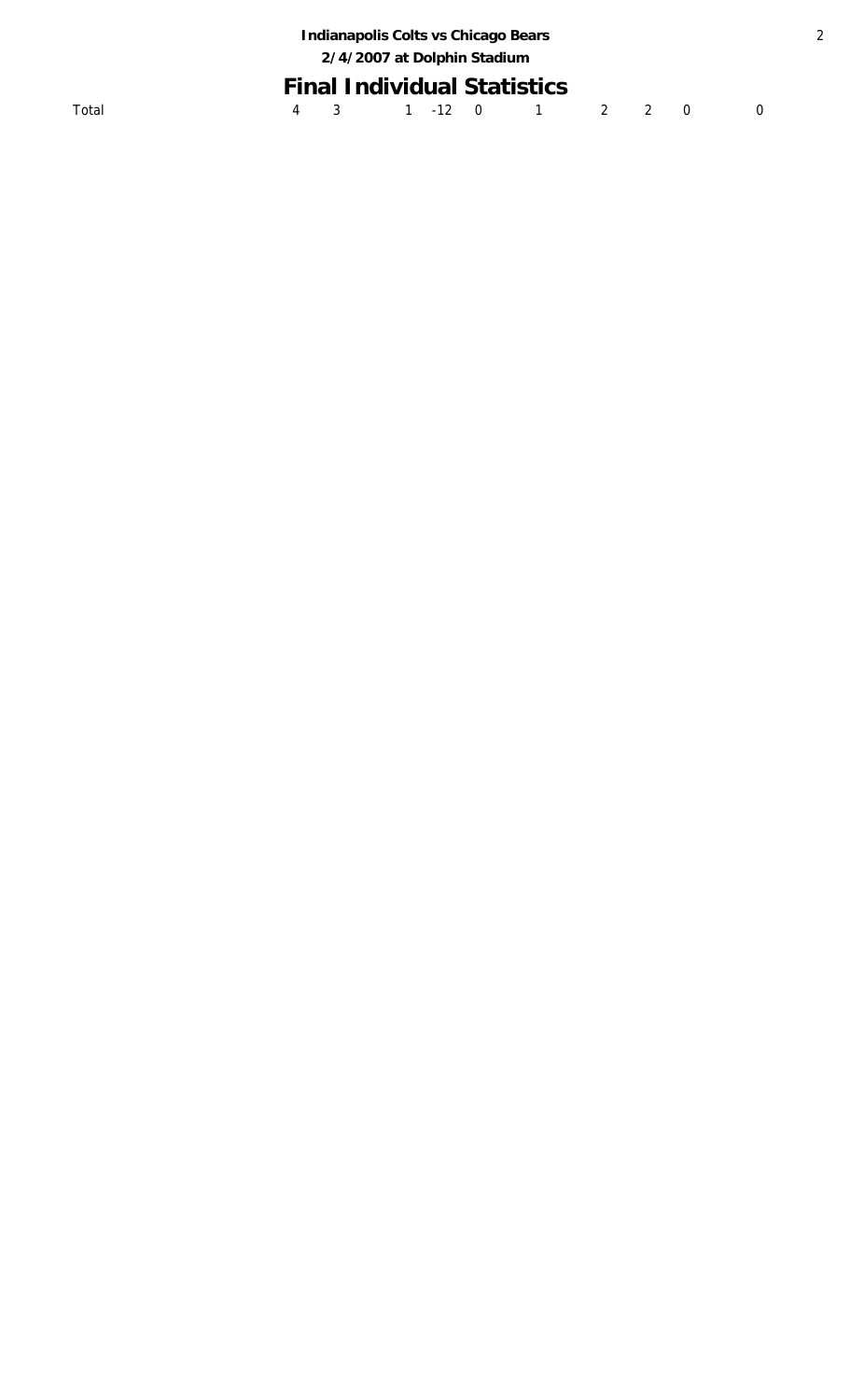# **Final Team Statistics**

|                                                      | <b>Visitor</b> | Home           |
|------------------------------------------------------|----------------|----------------|
|                                                      | Colts          | <b>Bears</b>   |
| <b>TOTAL FIRST DOWNS</b>                             | 24             | 11             |
| By Rushing                                           | 12             | 3              |
| <b>By Passing</b>                                    | 11             | 8              |
| <b>By Penalty</b>                                    | 1              | 0              |
| THIRD DOWN EFFICIENCY                                | 8-18-44%       | 3-10-30%       |
| <b>FOURTH DOWN EFFICIENCY</b>                        | $0 - 1 - 0%$   | $0 - 1 - 0%$   |
| <b>TOTAL NET YARDS</b>                               | 430            | 265            |
| Total Offensive Plays (inc. times thrown passing)    | 81             | 48             |
| Average gain per offensive play                      | 5.3            | 5.5            |
| <b>NET YARDS RUSHING</b>                             | 191            | 111            |
| <b>Total Rushing Plays</b>                           | 42             | 19             |
| Average gain per rushing play                        | 4.5            | 5.8            |
| Tackles for a loss-number and yards                  | $3 - 7$        | $1 - 5$        |
| <b>NET YARDS PASSING</b>                             | 239            | 154            |
| Times thrown - yards lost attempting to pass         | $1 - 8$        | $1 - 11$       |
| Gross yards passing                                  | 247            | 165            |
| PASS ATTEMPTS-COMPLETIONS-HAD INTERCEPTED            | $38 - 25 - 1$  | 28-20-2        |
| Avg gain per pass play (inc.# thrown passing)        | 6.1            | 5.3            |
| <b>KICKOFFS Number-In End Zone-Touchbacks</b>        | $7 - 1 - 1$    | $4 - 0 - 0$    |
| <b>PUNTS Number and Average</b>                      | $4 - 40.5$     | $5 - 45.2$     |
| <b>Had Blocked</b>                                   | 0              | 0              |
| <b>FGs - PATs Had Blocked</b>                        | $0-0$          | $0-0$          |
| <b>Net Punting Average</b>                           | 34.8           | 32.8           |
| <b>TOTAL RETURN YARDAGE (Not Including Kickoffs)</b> | 136            | 9              |
| No. and Yards Punt Returns                           | $3 - 42$       | $1 - 3$        |
| No. and Yards Kickoff Returns                        | 4-89           | $6 - 138$      |
| No. and Yards Interception Returns                   | $2 - 94$       | 1-6            |
| <b>PENALTIES Number and Yards</b>                    | $6 - 40$       | $4 - 35$       |
| <b>FUMBLES Number and Lost</b>                       | $2 - 2$        | $4 - 3$        |
| <b>TOUCHDOWNS</b>                                    | 3              | $\overline{2}$ |
| Rushing                                              |                | 0              |
| Passing                                              | 1              | 1              |
| Interceptions                                        | 1              | 0              |
| <b>Kickoff Returns</b>                               | 0              | 1              |
| <b>EXTRA POINTS Made-Attempts</b>                    | $2 - 3$        | $2 - 2$        |
| Kicking Made-Attempts                                | $2 - 3$        | $2 - 2$        |
| <b>FIELD GOALS Made-Attempts</b>                     | $3 - 4$        | $1 - 1$        |
| <b>RED ZONE EFFICIENCY</b>                           | $1 - 6 - 17%$  | 1-1-100%       |
| <b>GOAL TO GO EFFICIENCY</b>                         | 1-2-50%        | 1-1-100%       |
| <b>SAFETIES</b>                                      | 0              | 0              |
| <b>FINAL SCORE</b>                                   | 29             | 17             |
| <b>TIME OF POSSESSION</b>                            | 38:04          | 21:56          |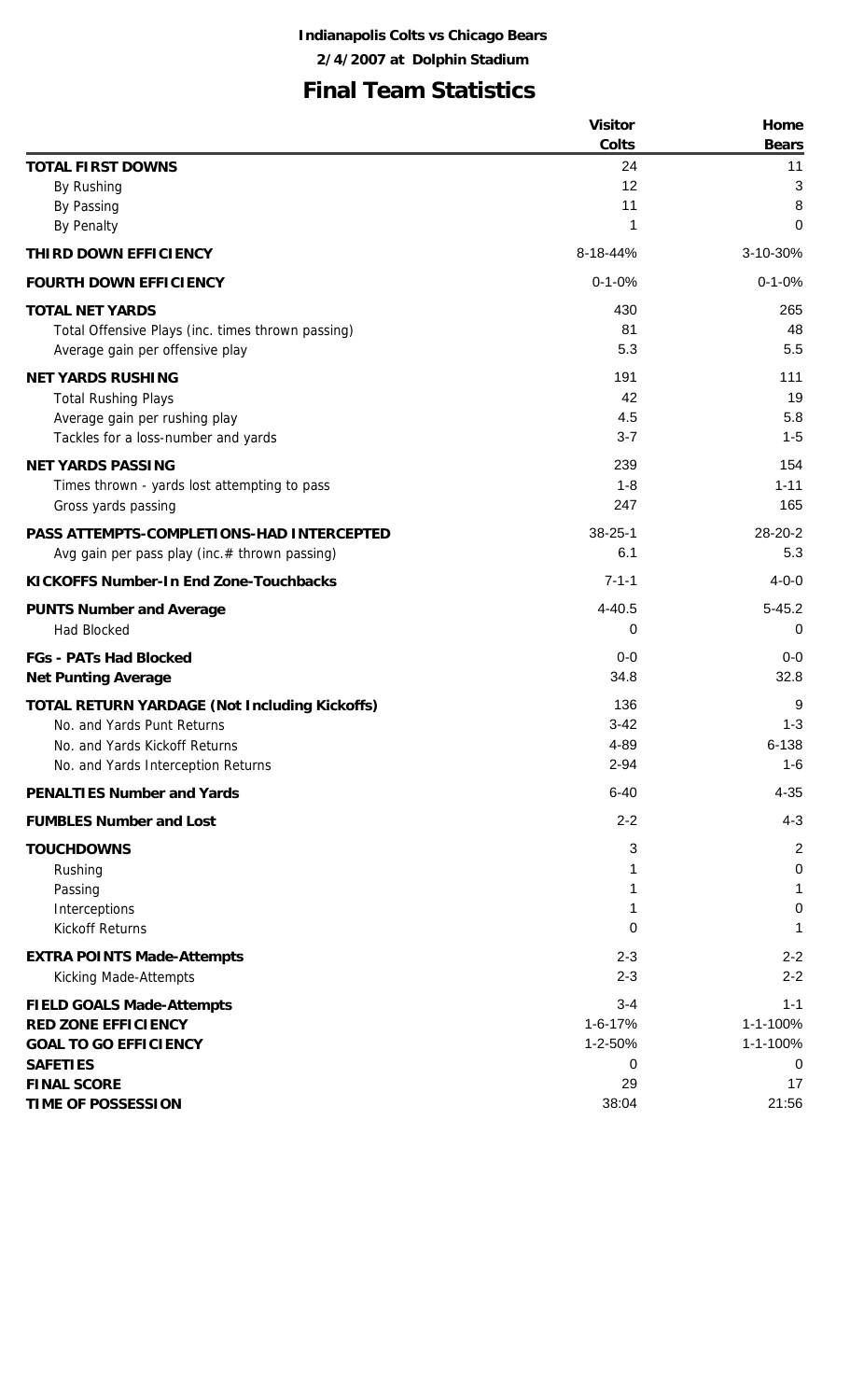### **Indianapolis Colts vs Chicago Bears 2/4/2007 at Dolphin Stadium**

### **Ball Possession And Drive Chart**

|    |          | <b>Indianapolis Colts</b><br><b>Drive</b><br><b>Yds</b><br>Yds<br>Time Time<br>Time How Ball<br>#<br><b>Net</b><br>1st<br>How<br>Last<br><b>Poss Obtained</b><br>Play<br>Yds<br>Recd Lost<br>Pen<br>Began<br>Gain<br>Down<br>Given Up<br>Scrm<br>5<br><b>IND 30</b><br>1 14:46 12:48<br>21<br><b>IND 41</b><br>1:58 Kickoff<br>$-10$<br>11<br>1<br>Interception<br><b>IND 20</b><br>9<br>80<br>6:50<br>4:30 Punt<br>$\mathbf 0$<br>80<br>3<br><b>IND 47</b><br>Touchdown<br>$-7$<br><b>CHI 34</b><br>0<br>$-7$<br>6:34<br>0:09 Fumble<br>CHI 34 Fumble<br>0<br>3<br>3<br><b>IND 16</b><br>0<br>3<br>3:05<br>1:29 Kickoff<br>IND 19 Punt<br>$\Omega$<br>5<br>3<br>$\overline{2}$<br>7<br>1:33<br>1:01 Fumble<br><b>CHI 43</b><br>CHI 36 Punt<br>0<br>8<br>47<br>3:52 Punt<br><b>IND 42</b><br>0<br>47<br>$0:09$ 11:17<br>3<br>$*$ CHI 11<br><b>Field Goal</b><br><b>IND 42</b><br>7<br>6:09<br>3:08 Punt<br>58<br>0<br>$*$ CHI 1<br>58<br>Touchdown<br>4<br>1:26<br>2:31 Punt<br><b>IND 35</b><br>7<br>28<br>0<br>CHI 43<br>28<br>$\mathcal{P}$<br>Fumble |  |                   |               |    |    |      |    |   |           |                   |  |  |  |
|----|----------|----------------------------------------------------------------------------------------------------------------------------------------------------------------------------------------------------------------------------------------------------------------------------------------------------------------------------------------------------------------------------------------------------------------------------------------------------------------------------------------------------------------------------------------------------------------------------------------------------------------------------------------------------------------------------------------------------------------------------------------------------------------------------------------------------------------------------------------------------------------------------------------------------------------------------------------------------------------------------------------------------------------------------------------------------------|--|-------------------|---------------|----|----|------|----|---|-----------|-------------------|--|--|--|
| #  |          |                                                                                                                                                                                                                                                                                                                                                                                                                                                                                                                                                                                                                                                                                                                                                                                                                                                                                                                                                                                                                                                          |  |                   |               |    |    |      |    |   |           |                   |  |  |  |
|    |          |                                                                                                                                                                                                                                                                                                                                                                                                                                                                                                                                                                                                                                                                                                                                                                                                                                                                                                                                                                                                                                                          |  |                   |               |    |    |      |    |   |           |                   |  |  |  |
|    | 2 11:20  |                                                                                                                                                                                                                                                                                                                                                                                                                                                                                                                                                                                                                                                                                                                                                                                                                                                                                                                                                                                                                                                          |  |                   |               |    |    |      |    |   |           |                   |  |  |  |
| 3  | 6:43     |                                                                                                                                                                                                                                                                                                                                                                                                                                                                                                                                                                                                                                                                                                                                                                                                                                                                                                                                                                                                                                                          |  |                   |               |    |    |      |    |   |           |                   |  |  |  |
| 4  | 4:34     |                                                                                                                                                                                                                                                                                                                                                                                                                                                                                                                                                                                                                                                                                                                                                                                                                                                                                                                                                                                                                                                          |  |                   |               |    |    |      |    |   |           |                   |  |  |  |
| 5  | 2:34     |                                                                                                                                                                                                                                                                                                                                                                                                                                                                                                                                                                                                                                                                                                                                                                                                                                                                                                                                                                                                                                                          |  |                   |               |    |    |      |    |   |           |                   |  |  |  |
| 6  |          |                                                                                                                                                                                                                                                                                                                                                                                                                                                                                                                                                                                                                                                                                                                                                                                                                                                                                                                                                                                                                                                          |  |                   |               |    |    |      |    |   |           |                   |  |  |  |
| 7  | 9:17     |                                                                                                                                                                                                                                                                                                                                                                                                                                                                                                                                                                                                                                                                                                                                                                                                                                                                                                                                                                                                                                                          |  |                   |               |    |    |      |    |   |           |                   |  |  |  |
| 8  | 3:57     |                                                                                                                                                                                                                                                                                                                                                                                                                                                                                                                                                                                                                                                                                                                                                                                                                                                                                                                                                                                                                                                          |  |                   |               |    |    |      |    |   |           |                   |  |  |  |
| 9  | 1:18     | 0:00                                                                                                                                                                                                                                                                                                                                                                                                                                                                                                                                                                                                                                                                                                                                                                                                                                                                                                                                                                                                                                                     |  | $1:18$ Fumble     | <b>CHI 35</b> | 5  | 18 | 0    | 18 |   | * CHI 17  | Missed FG         |  |  |  |
|    | 10 15:00 | 7:26                                                                                                                                                                                                                                                                                                                                                                                                                                                                                                                                                                                                                                                                                                                                                                                                                                                                                                                                                                                                                                                     |  | 7:34 Kickoff      | <b>IND 38</b> | 13 | 61 | $-5$ | 56 | 4 | *CHI6     | <b>Field Goal</b> |  |  |  |
| 11 | 5:23     | 3:16                                                                                                                                                                                                                                                                                                                                                                                                                                                                                                                                                                                                                                                                                                                                                                                                                                                                                                                                                                                                                                                     |  | 2:07 Punt         | <b>IND 36</b> | 6  | 52 | 10   | 62 | 2 | $*$ CHI 2 | <b>Field Goal</b> |  |  |  |
| 12 |          | 1:14 13:38                                                                                                                                                                                                                                                                                                                                                                                                                                                                                                                                                                                                                                                                                                                                                                                                                                                                                                                                                                                                                                               |  | 2:36 Kickoff      | <b>IND 32</b> | 6  | 23 | $-5$ | 18 | 1 | 50        | Punt              |  |  |  |
| 13 | 9:55     | 7:27                                                                                                                                                                                                                                                                                                                                                                                                                                                                                                                                                                                                                                                                                                                                                                                                                                                                                                                                                                                                                                                     |  | 2:28 Interception | <b>CHI 41</b> | 4  | 6  | -5   | 1  |   | CHI 40    | Punt              |  |  |  |
| 14 | 5:05     | 1:42                                                                                                                                                                                                                                                                                                                                                                                                                                                                                                                                                                                                                                                                                                                                                                                                                                                                                                                                                                                                                                                     |  | 3:23 Downs        | <b>CHI 47</b> | 8  | 31 | 0    | 31 | 2 | * CHI 17  | Downs             |  |  |  |

 $\equiv$  $\equiv$   $\equiv$ 

(591) Average IND 42

#### **Chicago Bears**

| #  | <b>Time Time</b><br>Recd   | Lost  | <b>Time How Ball</b><br><b>Poss Obtained</b> | <b>Drive</b><br>Began | #<br>Play      | Yds<br>Gain | Yds<br>Pen  | <b>Net</b><br>Yds | 1st<br>Down    | Last<br><b>Scrm</b> | <b>How</b><br><b>Given Up</b> |       |
|----|----------------------------|-------|----------------------------------------------|-----------------------|----------------|-------------|-------------|-------------------|----------------|---------------------|-------------------------------|-------|
|    | 15:00                      | 14:46 | 0:14 Kickoff                                 |                       | 0              | 0           | 0           | 0                 | 0              |                     | Touchdown                     |       |
| 2  | 12:48                      | 11:20 | 1:28 Interception                            | <b>CHI 35</b>         | 3              | 7           | 0           | 7                 | 0              | CHI 42              | Punt                          |       |
| 3  | 6:50                       | 6:43  | 0:07 Kickoff                                 |                       | 0              | 0           | 0           | 0                 | 0              |                     | Fumble                        |       |
| 4  | 6:34                       | 4:34  | 2:00 Fumble                                  | <b>CHI 43</b>         | 4              | 57          | 0           | 57                | 2              | $*$ IND 4           | Touchdown                     |       |
| 5  | 3:05                       | 2:34  | 0:31 Punt                                    | <b>CHI 35</b>         | $\overline{2}$ | 8           | 0           | 8                 | 1              | <b>CHI 48</b>       | Fumble                        |       |
| 6  | 1:33                       | 0:09  | 1:24 Punt                                    | CHI <sub>5</sub>      | 3              | 8           | $\Omega$    | 8                 | 0              | CHI 13 Punt         |                               |       |
| 7  | 11:17                      | 9:17  | 2:00 Kickoff                                 | <b>CHI 22</b>         | 3              | 6           | 0           | 6                 | $\mathbf 0$    | CHI 28 Punt         |                               |       |
| 8  | 6:09                       | 3:57  | 2:12 Kickoff                                 | <b>CHI 36</b>         | 3              | 9           | $\Omega$    | 9                 | 0              | CHI 45 Punt         |                               |       |
| 9  | 1:26                       | 1:18  | 0:08 Fumble                                  | <b>CHI 36</b>         | 1              | $-1$        | 0           | $-1$              | 0              |                     | CHI 36 Fumble                 |       |
| 10 | 7:26                       | 5:23  | 2:03 Kickoff                                 | <b>CHI 32</b>         | 4              | 1           | $\mathbf 0$ | 1                 | 1              | CHI 33 Punt         |                               |       |
| 11 | 3:16                       | 1:14  | 2:02 Kickoff                                 | <b>IND 40</b>         | 6              | 14          | 0           | 14                | 1              |                     | IND 26 Field Goal             |       |
|    | 12 13:38                   | 11:44 | 1:54 Punt                                    | <b>CHI 20</b>         | 3              | 28          | $-10$       | 18                | 1              | <b>CHI 38</b>       | Interception                  |       |
| 13 | 11:44                      | 9:55  | 1:49 Kickoff                                 | <b>CHI 20</b>         | 4              | 19          | 0           | 19                | 1              | CHI 39              | Interception                  |       |
| 14 | 7:27                       | 5:05  | 2:22 Punt                                    | CHI <sub>8</sub>      | 8              | 39          | $\mathbf 0$ | 39                | $\overline{2}$ | <b>CHI 47</b>       | Downs                         |       |
| 15 | 1:42                       | 0:00  | 1:42 Downs                                   | <b>CHI 16</b>         | 5              | 58          | $-10$       | 48                | $\overline{2}$ | CHI 46              | End of Game                   |       |
|    |                            |       |                                              | (368) Average CHI 28  |                |             |             |                   |                |                     |                               |       |
|    | * inside opponent's 20     |       |                                              |                       |                |             |             |                   |                |                     |                               |       |
|    |                            |       | Time of Possession by Quarter                |                       |                |             | 1st         | 2nd               |                | 3rd                 | <b>OT</b><br>4th              | Total |
|    | Visitor Indianapolis Colts |       |                                              |                       |                |             | 9:16        | 10:40             |                | 10:55               | 7:13                          | 38:04 |

**Home** Chicago Bears

**Kickoff Drive No.-Start Average**

Colts: 4 - IND 29 Bears: 5 - CHI 34

 $\equiv$  $\equiv$   $\equiv$   $\equiv$   $\equiv$ 

5:44 4:20 4:05 7:47 21:56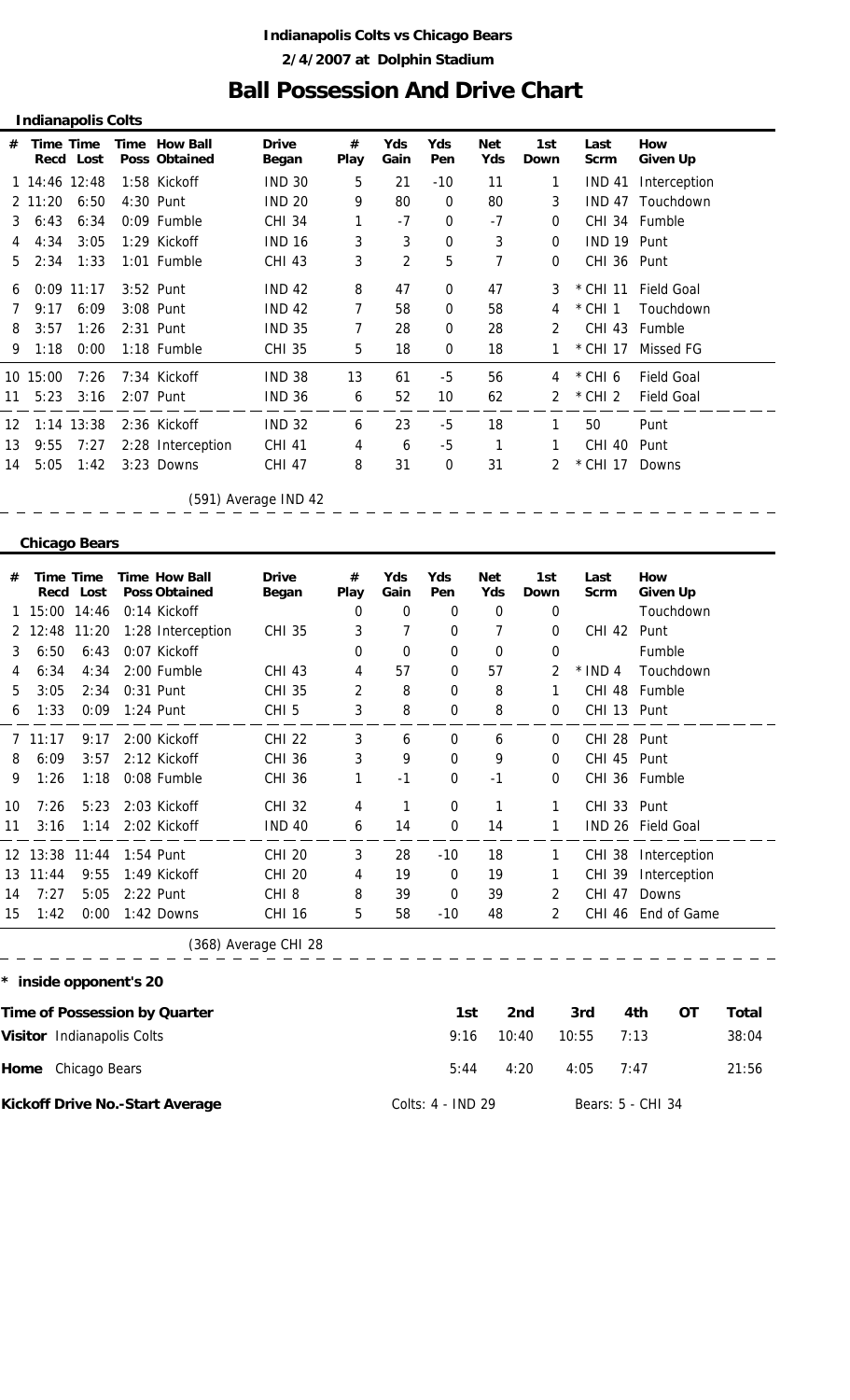### **Final Defensive Statistics Indianapolis Colts vs Chicago Bears 2/4/2007 at Dolphin Stadium**

| <b>Indianapolis Colts</b> |             |                |                | <b>Regular Defensive Plays</b> |             |                  |                |             |                |           |             | <b>Special Teams</b> |    |             |           |             | <b>Misc</b> |                  |                |
|---------------------------|-------------|----------------|----------------|--------------------------------|-------------|------------------|----------------|-------------|----------------|-----------|-------------|----------------------|----|-------------|-----------|-------------|-------------|------------------|----------------|
|                           | <b>TKL</b>  | <b>AST</b>     | <b>COMB</b>    | <b>SACK</b><br>$\prime$        | <b>YRDS</b> | <b>QH</b>        | 1N             | <b>PD</b>   | FF             | <b>FR</b> | <b>TKL</b>  | <b>AST</b>           | FF | <b>FR</b>   | <b>BL</b> | <b>TKL</b>  | <b>AST</b>  | FF               | <b>FR</b>      |
| G.Brackett                | 6           | 2              | 8              | 0.0                            | 0.0         | 0                | 0              | 0           | 0              | 0         | 0           | 0                    | 0  | 0           | 0         | 0           | 0           | 0                | 0              |
| C.June                    | 5           | $\overline{2}$ | 7              | 0.0                            | 0.0         | 0                | 0              | 0           | 0              | 0         | 0           | 0                    | 0  | 0           | 0         | 0           | 0           | 0                | $\mathbf 0$    |
| A.Bethea                  | 4           | 0              | 4              | 0.0                            | 0.0         | 0                | 0              | 1           | 0              | 0         | 0           | 0                    | 0  | 0           | 0         | 0           | 0           | 0                | 0              |
| R.Morris                  | 4           | 0              | 4              | 0.0                            | 0.0         | 0                | 0              | 0           | 0              | 0         | 0           | 0                    | 0  | 0           | 0         | 0           | 0           | 0                | 0              |
| K.Hayden                  | 3           | 1              | 4              | 0.0                            | 0.0         | $\boldsymbol{0}$ | 1              | 1           | $\mathbf 0$    | 0         | 1           | 0                    | 0  | $\mathbf 0$ | 0         | $\mathbf 0$ | 0           | $\mathbf 0$      | $\overline{0}$ |
| N.Harper                  | 3           | 0              | 3              | 0.0                            | 0.0         | 0                | 0              | 0           | $\mathbf 0$    | 0         | 0           | 0                    | 0  | 0           | 0         | 0           | 0           | 0                | 0              |
| <b>B.Sanders</b>          | 2           | 1              | 3              | 0.0                            | 0.0         | 0                | 1              | 1           | 1              | 0         | 0           | 0                    | 0  | 0           | 0         | 0           | 0           | 0                | 0              |
| A.McFarland               | 2           | 0              | 2              | 1.0                            | 11.0        | 1                | 0              | 0           | 0              | 0         | 0           | 0                    | 0  | 0           | 0         | 0           | 0           | 0                | 0              |
| J.David                   | 2           | 0              | $\overline{2}$ | 0.0                            | 0.0         | 0                | 0              | 1           | 0              | 0         | 0           | 0                    | 0  | 0           | 0         | 0           | 0           | 0                | 0              |
| M.Jackson                 | 2           | 0              | 2              | 0.0                            | 0.0         | 0                | 0              | 0           | 0              | 0         | 0           | 0                    | 0  | 0           | 0         | 0           | 0           | 0                | $\mathbf 0$    |
| R.Mathis                  | 1           | 1              | $\overline{2}$ | 0.0                            | 0.0         | $\mathbf 0$      | 0              | 0           | 0              | 0         | 1           | 0                    | 1  | 0           | 0         | 0           | 0           | 0                | $\mathbf 0$    |
| R.Brock                   | 0           | 1              | 1              | 0.0                            | 0.0         | 1                | 0              | 0           | 0              | 1         | 0           | 0                    | 0  | 0           | 0         | 0           | 0           | 0                | 0              |
| M.Giordano                | $\mathbf 0$ | 0              | $\overline{0}$ | 0.0                            | 0.0         | $\mathbf 0$      | 0              | 1           | $\overline{0}$ | 0         | $\mathbf 0$ | 0                    | 0  | $\mathbf 0$ | 0         | $\mathbf 0$ | 0           | $\boldsymbol{0}$ | $\mathbf 0$    |
| D.Freeney                 | 0           | 0              | 0              | 0.0                            | 0.0         | 0                | 0              | 0           | 0              | 1         | 0           | 0                    | 0  | 0           | 0         | 0           | 0           | 0                | 0              |
| R.Boiman                  | 0           | 0              | $\Omega$       | 0.0                            | 0.0         | 0                | 0              | 0           | 0              | 0         | 1           | 0                    | 0  | 0           | 0         | 0           | 0           | 0                | 0              |
| De.Reid                   | 0           | 0              | $\mathbf 0$    | 0.0                            | 0.0         | 0                | 0              | 0           | 0              | 0         | 1           | 0                    | 0  | 0           | 0         | 0           | 0           | 0                | 0              |
| Da.Reid                   | $\Omega$    | 0              | $\mathbf 0$    | 0.0                            | 0.0         | 0                | 0              | 0           | $\mathbf 0$    | 0         | 1           | 0                    | 0  | 0           | 0         | 0           | 0           | 0                | 0              |
| F.Keiaho                  | 0           | 0              | $\mathbf 0$    | 0.0                            | 0.0         | 0                | 0              | 0           | 0              | 0         | 1           | 0                    | 0  | 0           | 0         | 0           | 0           | 0                | 0              |
| T.Hagler                  | 0           | 0              | $\mathbf 0$    | 0.0                            | 0.0         | $\mathbf 0$      | 0              | 0           | $\mathbf 0$    | 0         | 0           | $\mathbf 0$          | 0  | 1           | 0         | 0           | 0           | 0                | 0              |
| A.Moorehead               | 0           | 0              | 0              | 0.0                            | 0.0         | 0                | 0              | 0           | 0              | 0         | 0           | 0                    | 0  | 0           | 0         | 1           | 0           | 0                | 0              |
| R.Diem                    | 0           | 0              | $\overline{0}$ | 0.0                            | 0.0         | $\boldsymbol{0}$ | 0              | $\mathbf 0$ | $\overline{0}$ | 0         | 0           | 0                    | 0  | $\mathbf 0$ | 0         | 1           | 0           | $\boldsymbol{0}$ | $\mathbf 0$    |
| <b>B.Fletcher</b>         | 0           | 0              | 0              | 0.0                            | 0.0         | 0                | 0              | 0           | 0              | 0         | 0           | 0                    | 0  | 0           | 0         | 1           | 0           | 0                | 0              |
| Total                     | 34          | 8              | 42             | 1.0                            | 11.0        | $\overline{2}$   | $\overline{2}$ | 5           | 1              | 2         | 6           | 0                    | 1  | 1           | 0         | 3           | 0           | 0                | 0              |

TKL /TK=Tackle AST /AS=Assist COMB=Combined QH=Quarterback Hit IN=Interception PD=Pass Defense FF =Forced Fumble FR=Fumble Recovery BL=Blocked

| <b>Chicago Bears</b> |     |                |                 | <b>Regular Defensive Plays</b> |             |                  |       |             |                |                |            | <b>Special Teams</b> |    |             |           |              | <b>Misc</b> |             |           |
|----------------------|-----|----------------|-----------------|--------------------------------|-------------|------------------|-------|-------------|----------------|----------------|------------|----------------------|----|-------------|-----------|--------------|-------------|-------------|-----------|
|                      | TKL |                | <b>AST COMB</b> | SACK /                         | <b>YRDS</b> | <b>OH</b>        | IN PD |             | <b>FF</b>      | FR             | <b>TKL</b> | <b>AST</b>           | FF | <b>FR</b>   | <b>BL</b> | TKL          | <b>AST</b>  | <b>FF</b>   | <b>FR</b> |
| L.Briggs             | 11  | 2              | 13              | 0.0                            | 0.0         | 0                | 0     | 1           | 0              | $\Omega$       | 0          | 0                    | 0  | 0           | $\Omega$  | 0            | 0           | 0           | 0         |
| C.Tillman            | 7   | 4              | 11              | 0.0                            | 0.0         | 0                | 0     | 0           | 1              | 1              | 0          | 0                    | 0  | 0           | $\Omega$  | 0            | 0           | 0           | 0         |
| <b>B.Urlacher</b>    | 7   | 3              | 10              | 0.0                            | 0.0         | 0                | 0     | 1           | 0              | $\Omega$       | 0          | 0                    | 0  | 0           | $\Omega$  | 0            | 0           | 0           | 0         |
| D.Manning            | 5   | 1              | 6               | 0.0                            | 0.0         | 0                | 0     | 0           | 0              | 0              | 2          | 0                    | 0  | 0           | $\Omega$  | 0            | 0           | 0           | 0         |
| N.Vasher             | 4   | $\overline{2}$ | 6               | 0.0                            | 0.0         | 0                | 0     | 3           | $\overline{0}$ | $\Omega$       | 0          | 0                    | 0  | $\Omega$    | $\Omega$  | $\Omega$     | 0           | $\mathbf 0$ | $\Omega$  |
| T.Johnson            | 4   | 1              | 5               | 0.5                            | 4.0         | 1                | 0     | 0           | 0              | 0              | 0          | 0                    | 0  | 0           | $\Omega$  | 0            | 0           | 0           | 0         |
| I.Scott              | 4   | $\Omega$       | 4               | 0.0                            | 0.0         | 0                | 0     | 1           | 0              | 0              | 0          | 0                    | 0  | 0           | $\Omega$  | 0            | 0           | 0           | 0         |
| C.Harris             | 3   | 1              | 4               | 0.0                            | 0.0         | 0                |       | 1           | 0              | 0              | 0          | 0                    | 0  | $\mathbf 0$ | $\Omega$  | 0            | 0           | 0           | 0         |
| H.Hillenmeyer        | 1   | 3              | 4               | 0.0                            | 0.0         | 0                | 0     | $\mathbf 0$ | $\Omega$       | $\Omega$       | 0          | 2                    | 0  | $\Omega$    | 0         | 0            | $\mathbf 0$ | 0           | $\Omega$  |
| A.Brown              | 2   | 0              | 2               | 0.0                            | 0.0         | 1                | 0     | 0           | 0              | 0              | 0          | 0                    | 0  | 0           | $\Omega$  | 0            | 0           | 0           | 0         |
| A.Ogunleye           | 2   | $\Omega$       | $\overline{2}$  | 0.0                            | 0.0         | 0                | 0     | 0           | 0              | 0              | 0          | 0                    | 0  | 0           | $\Omega$  | 0            | 0           | 0           | 0         |
| R.Manning            | 2   | 0              | 2               | 0.0                            | 0.0         | 0                | 0     | 0           | 0              | 0              | 0          | 0                    | 0  | 0           | $\Omega$  | 0            | 0           | 0           | 0         |
| M.Anderson           | 1   | 1              | $\overline{2}$  | 0.5                            | 4.0         | $\mathbf 0$      | 0     | $\mathbf 0$ | $\Omega$       | $\mathbf{1}$   | 0          | $\mathbf 0$          | 0  | $\Omega$    | 0         | $\Omega$     | $\mathbf 0$ | 0           | $\Omega$  |
| A.Boone              | 1   | $\mathbf 0$    | 1               | 0.0                            | 0.0         | 0                | 0     | 0           | 0              | 0              | 0          | 0                    | 0  | 0           | 0         | 0            | 0           | 0           | 0         |
| To.Johnson           | 0   | $\Omega$       | 0               | 0.0                            | 0.0         | 0                | 0     | $\mathbf 0$ | 0              | 0              | 1          | 1                    | 0  | 0           | 0         | 0            | 0           | 0           | 0         |
| A.Peterson           | 0   | $\Omega$       | $\Omega$        | 0.0                            | 0.0         | 0                | 0     | $\mathbf 0$ | 0              | $\Omega$       | 1          | 0                    | 0  | 0           | $\Omega$  | $\Omega$     | 0           | 0           | 0         |
| B.Ayanbadejo         | 0   | $\Omega$       | $\overline{0}$  | 0.0                            | 0.0         | $\boldsymbol{0}$ | 0     | $\mathbf 0$ | $\mathbf 0$    | 0              | 1          | $\mathbf 0$          | 0  | $\mathbf 0$ | 0         | 0            | $\mathbf 0$ | 0           | $\Omega$  |
| P.Mannelly           | 0   | 0              | 0               | 0.0                            | 0.0         | 0                | 0     | 0           | 0              | 0              | 0          | 1                    | 0  | 0           | $\Omega$  | 0            | 0           | 0           | 0         |
| R.Grossman           | 0   | $\Omega$       | $\Omega$        | 0.0                            | 0.0         | 0                | 0     | 0           | 0              | 0              | 0          | 0                    | 0  | 0           | $\Omega$  | 1            | 0           | 0           |           |
| R.Garza              | 0   | 0              | $\Omega$        | 0.0                            | 0.0         | 0                | 0     | 0           | 0              | 0              | 0          | 0                    | 0  | 0           | $\Omega$  | 1            | 0           | 0           | 0         |
| T.Jones              | 0   | $\Omega$       | $\Omega$        | 0.0                            | 0.0         | $\mathbf 0$      | 0     | $\mathbf 0$ | $\mathbf 0$    | $\Omega$       | 0          | 0                    | 0  | $\mathbf 0$ | 0         | $\mathbf{1}$ | $\mathbf 0$ | $\mathbf 0$ | 0         |
| Total                | 54  | 18             | 72              | 1.0                            | 8.0         | 2                |       | 7           | 1              | $\overline{2}$ | 5          | 4                    | 0  | 0           | 0         | 3            | 0           | 0           |           |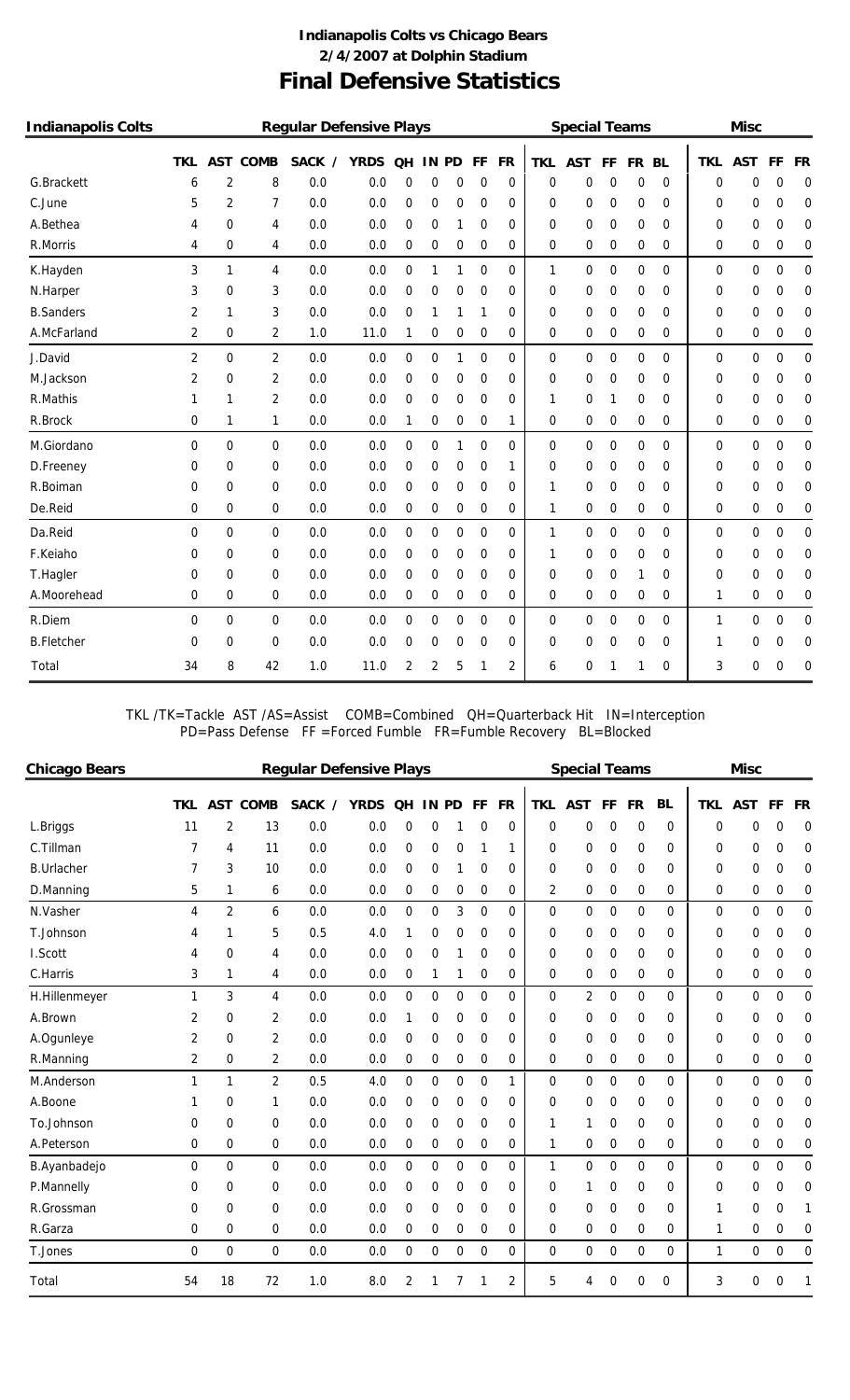#### **Indianapolis Colts vs Chicago Bears 2/4/2007 at Dolphin Stadium**

## **First Half Summary**

|                                                                      |                                            |      |    | PERIOD SCORES                                           |                |              |    |              |                   | TIME OF POSSESSION                                                     |       |                           |                 |                            |        |    |                           |                |
|----------------------------------------------------------------------|--------------------------------------------|------|----|---------------------------------------------------------|----------------|--------------|----|--------------|-------------------|------------------------------------------------------------------------|-------|---------------------------|-----------------|----------------------------|--------|----|---------------------------|----------------|
| Colts (Visitor)                                                      |                                            |      |    | $610 = 16$                                              |                |              |    |              | Colts             |                                                                        | 19:56 |                           |                 |                            |        |    |                           |                |
| Bears (Home)                                                         |                                            |      |    | $14 \t0 = 14$                                           |                |              |    |              | <b>Bears</b>      |                                                                        | 10:04 |                           |                 |                            |        |    |                           |                |
|                                                                      |                                            |      |    |                                                         |                |              |    |              |                   | <b>Scoring Plays</b>                                                   |       |                           |                 |                            |        |    |                           |                |
| Team                                                                 | Qtr                                        | Time |    | Scoring Play                                            |                |              |    |              |                   |                                                                        |       |                           |                 |                            |        |    | Score                     | Visitor Home   |
| Bears                                                                | 1                                          |      |    |                                                         |                |              |    |              |                   | 14:46 D. Hester 92 yd. kickoff return (R. Gould kick) (0-0, 0:14)      |       |                           |                 |                            |        |    | 0                         | 7              |
| Colts                                                                | 1                                          |      |    |                                                         |                |              |    |              |                   | 6:50 R. Wayne 53 yd. pass from P. Manning (kick aborted) (9-80, 4:30)  |       |                           |                 |                            |        |    | 6                         | $\overline{7}$ |
| Bears                                                                | 1                                          |      |    |                                                         |                |              |    |              |                   | 4:34 M.Muhammad 4 yd. pass from R.Grossman (R.Gould kick) (4-57, 2:00) |       |                           |                 |                            |        |    | 6                         | 14             |
| Colts                                                                | 2                                          |      |    | 11:17 A. Vinatieri 29 yd. Field Goal (8-47, 3:52)       |                |              |    |              |                   |                                                                        |       |                           |                 |                            |        |    | 9                         | 14             |
| Colts                                                                | $\overline{2}$                             |      |    | 6:09 D.Rhodes 1 yd. run (A.Vinatieri kick) (7-58, 3:08) |                |              |    |              |                   |                                                                        |       |                           |                 |                            |        |    | 16                        | 14             |
|                                                                      |                                            |      |    |                                                         |                |              |    |              |                   |                                                                        |       |                           | Colts           |                            |        |    | <b>Bears</b>              |                |
| <b>TOTAL FIRST DOWNS</b>                                             |                                            |      |    |                                                         |                |              |    |              |                   |                                                                        |       |                           | 14              |                            |        |    |                           | 3              |
|                                                                      | First Downs Rushing-Passing-by Penalty     |      |    |                                                         |                |              |    |              |                   |                                                                        |       | $6 - 8 - 0$               |                 |                            |        |    | $1 - 2 - 0$               |                |
| <b>THIRD DOWN EFFICIENCY</b>                                         |                                            |      |    |                                                         |                |              |    |              |                   |                                                                        |       | 5-10-50%                  |                 |                            |        |    | 1-5-20%                   |                |
| <b>TOTAL NET YARDS</b>                                               |                                            |      |    |                                                         |                |              |    |              |                   |                                                                        |       |                           | 257             |                            |        |    |                           | 95             |
|                                                                      | <b>Total Offensive Plays</b>               |      |    |                                                         |                |              |    |              |                   |                                                                        |       |                           | 46              |                            |        |    |                           | 19             |
| <b>NET YARDS RUSHING</b>                                             |                                            |      |    |                                                         |                |              |    |              |                   |                                                                        |       |                           | 64              |                            |        |    |                           | 63             |
| <b>NET YARDS PASSING</b>                                             |                                            |      |    |                                                         |                |              |    |              |                   |                                                                        |       |                           | 193             |                            |        |    |                           | 32             |
|                                                                      | <b>Gross Yards Passing</b>                 |      |    |                                                         |                |              |    |              |                   |                                                                        |       |                           | 193             |                            |        |    |                           | 32             |
|                                                                      | Times thrown-yards lost attempting to pass |      |    |                                                         |                |              |    |              |                   |                                                                        |       |                           | $0-0$           |                            |        |    |                           | $0-0$          |
|                                                                      |                                            |      |    |                                                         |                |              |    |              |                   |                                                                        |       |                           |                 |                            |        |    |                           |                |
| Pass Attempts-Completions-Had Intercepted                            |                                            |      |    |                                                         |                |              |    |              |                   |                                                                        |       | $26 - 17 - 1$<br>$2 - 40$ |                 |                            |        |    | $8 - 6 - 0$<br>$4 - 45.8$ |                |
| <b>Punts-Number and Average</b><br><b>Penalties-Number and Yards</b> |                                            |      |    |                                                         |                |              |    |              |                   |                                                                        |       | $2 - 10$                  |                 |                            |        |    |                           | $1 - 5$        |
| <b>Fumbles-Number and Lost</b>                                       |                                            |      |    |                                                         |                |              |    |              |                   |                                                                        |       |                           | $2 - 2$         |                            |        |    |                           | $3 - 3$        |
| <b>Red Zone Efficiency</b>                                           |                                            |      |    |                                                         |                |              |    |              |                   |                                                                        |       | 1-3-33%                   |                 |                            |        |    | 1-1-100%                  |                |
| <b>Average Drive Start</b>                                           |                                            |      |    |                                                         |                |              |    |              |                   |                                                                        |       | <b>IND 41</b>             |                 |                            |        |    | <b>CHI 30</b>             |                |
|                                                                      |                                            |      |    |                                                         |                |              |    |              |                   |                                                                        |       |                           |                 |                            |        |    |                           |                |
|                                                                      |                                            |      |    | <b>Indianapolis Colts</b>                               |                |              |    |              |                   |                                                                        |       | <b>Chicago Bears</b>      |                 |                            |        |    |                           |                |
| <b>RUSHING</b><br>J.Addai                                            |                                            |      |    | <b>ATT</b><br>12                                        | YDS AVG<br>38  | 3.2          |    | LG<br>14     | TD<br>$\mathbf 0$ | <b>RUSHING</b><br>T.Jones                                              |       |                           | <b>ATT</b><br>8 | YDS AVG<br>64              | 8.0    |    | LG<br>52                  | <b>TD</b><br>0 |
| D.Rhodes                                                             |                                            |      |    | 7                                                       | 26             | 3.7          |    | 10           | 1                 | R.Grossman                                                             |       |                           | 1               | 0                          | 0.0    |    | $\mathbf 0$               | 0              |
| P.Manning                                                            |                                            |      |    | 1                                                       | $\overline{0}$ | 0.0          |    | $\mathbf 0$  | 0                 | C.Benson                                                               |       |                           | 2               | $-1$                       | $-0.5$ |    | 4                         | 0              |
| Total                                                                |                                            |      |    | 20                                                      | 64             | 3.2          |    | 14           | 1                 | Total                                                                  |       |                           | 11              | 63                         | 5.7    |    | 52                        | 0              |
| <b>PASSING</b>                                                       |                                            |      | 17 | ATT CMP YDS SK/YD TD LG IN<br>193                       | 0/0            | $\mathbf{1}$ |    |              | <b>RT</b>         | <b>PASSING</b>                                                         |       |                           | 32              | ATT CMP YDS SK/YD TD LG IN | 1      |    |                           | <b>RT</b>      |
| P.Manning                                                            |                                            | 26   |    |                                                         |                |              | 53 | $\mathbf{1}$ | 84.3              | R.Grossman                                                             | 8     | 6                         |                 | 0/0                        |        | 13 |                           | 0120.8         |
| Total                                                                |                                            | 26   | 17 | 193                                                     | 0/0            | $\mathbf{1}$ | 53 |              | 184.3             | Total                                                                  | 8     | 6                         | 32              | 0/0                        | 1      | 13 |                           | 0120.8         |
| <b>PASS RECEIVING</b><br>J.Addai                                     |                                            |      |    | <b>NO</b><br>6                                          | YDS AVG<br>47  | 7.8          |    | LG<br>12     | <b>TD</b><br>0    | <b>PASS RECEIVING</b><br><b>B.Berrian</b>                              |       |                           | <b>NO</b><br>2  | YDS AVG<br>19              | 9.5    |    | LG<br>13                  | <b>TD</b><br>0 |
| M.Harrison                                                           |                                            |      |    | 4                                                       | 48             | 12.0         |    | 22           | 0                 | J.McKie                                                                |       |                           | 1               | 4                          | 4.0    |    | 4                         | 0              |
| D.Clark                                                              |                                            |      |    | 3                                                       | 28             | 9.3          |    | 17           | 0                 | M.Muhammad                                                             |       |                           | 1               | 4                          | 4.0    |    | 4                         | 1              |
| <b>B.Fletcher</b>                                                    |                                            |      |    | 2                                                       | 9              | 4.5          |    | 6            | 0                 | T.Jones                                                                |       |                           | 1               | 3                          | 3.0    |    | 3                         | 0              |
| R.Wayne                                                              |                                            |      |    | 1                                                       | 53             | 53.0         |    | 53           | 1                 | R.Davis                                                                |       |                           | 1               | $\overline{2}$             | 2.0    |    | 2                         | 0              |
| D.Rhodes                                                             |                                            |      |    | 1                                                       | 8              | 8.0          |    | 8            | 0                 |                                                                        |       |                           |                 |                            |        |    |                           |                |
| Total                                                                |                                            |      |    | 17                                                      | 193 11.4       |              |    | 53           | $\mathbf{1}$      | Total                                                                  |       |                           | 6               | 32                         | 5.3    |    | 13                        | 1              |
|                                                                      |                                            |      |    |                                                         |                |              |    |              |                   |                                                                        |       |                           |                 |                            |        |    |                           |                |

| <b>Indianapolis Colts</b> |          |              | <b>Regular Defensive Plays</b> |                     |                |  |  |            | <b>Special Teams</b> |              |  |   | Misc          |     |
|---------------------------|----------|--------------|--------------------------------|---------------------|----------------|--|--|------------|----------------------|--------------|--|---|---------------|-----|
|                           |          | TKL AST COMB | SACK /                         | YRDS QH IN PD FF FR |                |  |  | <b>TKL</b> | <b>AST FF FR BL</b>  |              |  |   | TKL AST FF FR |     |
| G.Brackett                |          | 4            | 0.0                            | $0.0^{-}$           | $\overline{0}$ |  |  |            | $\Omega$             | $\Omega$     |  |   |               |     |
| N.Harper                  | 0        |              | 0.0                            | 0.O                 | $\overline{0}$ |  |  |            | $\Omega$             | $\Omega$     |  |   |               | - 0 |
| R.Morris                  | 0        |              | 0.0                            | 0.O                 |                |  |  |            | 0                    |              |  |   |               | - 0 |
| A.Bethea                  | $\Omega$ |              | 0.0                            | 0.0                 |                |  |  |            | 0                    | $\mathbf{U}$ |  | 0 |               |     |

| <b>Chicago Bears</b> |  |              | <b>Regular Defensive Plays</b> |                                   |                |  |          |   | <b>Special Teams</b> |   |    |   | Misc          |                |
|----------------------|--|--------------|--------------------------------|-----------------------------------|----------------|--|----------|---|----------------------|---|----|---|---------------|----------------|
|                      |  | TKL AST COMB | SACK /                         | YRDS OH IN PD FF FR TKL AST FF FR |                |  |          |   |                      |   | BL |   | TKL AST FF FR |                |
| L.Briggs             |  |              | 0.0                            | 0.0                               | $\overline{0}$ |  | $\Omega$ | 0 | 0                    | 0 |    |   | 0             | $\overline{0}$ |
| <b>B.Urlacher</b>    |  |              | 0.0                            | 0.0                               | $\overline{0}$ |  |          | 0 | 0                    | 0 |    | 0 | $\Omega$      | $\overline{0}$ |
| C.Tillman            |  |              | 0.0                            | 0.0                               | - 0            |  |          |   | 0                    | 0 |    |   | 0             | $\overline{0}$ |
| D.Manning            |  |              | 0.0                            | 0.0                               | - 0            |  |          |   | 0                    | 0 |    | 0 | 0             | - 0            |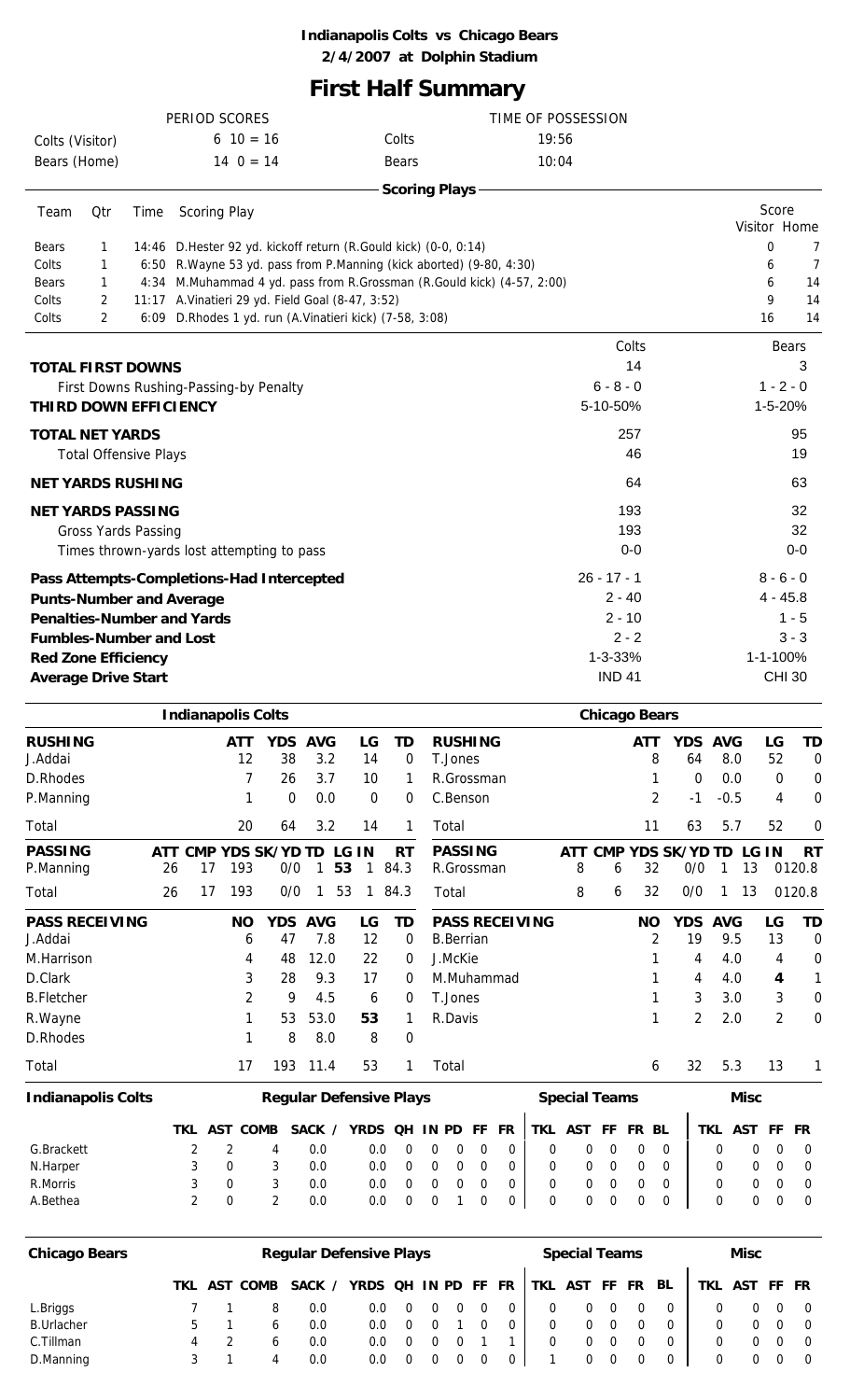#### **Indianapolis Colts vs Chicago Bears at Dolphin Stadium**

|  |  | Play By Play |  |
|--|--|--------------|--|
|--|--|--------------|--|

#### **1st Quarter** 2/4/2007 Page 1

CHI wins toss, elects to Receive, and IND elects to defend the East goal.

**A.Vinatieri kicks 62 yards from IND 30 to CHI 8. D.Hester for 92 yards, TOUCHDOWN.**

**Chicago Bears at 15:00** R.Gould extra point is GOOD, Center-P.Mannelly, Holder-B.Maynard.  **IND 0 CHI 7, 0 plays, 92 yards, 0:14 drive, 0:14 elapsed**  R.Gould kicks 68 yards from CHI 30 to IND 2. T.Wilkins to IND 30 for 28 yards (D.Manning). **Indianapolis Colts at 14:46, (1st play from scrimmage 14:39)** 1-10-IND 30 (14:39) P.Manning pass incomplete short right to D.Clark (B.Urlacher). 2-10-IND 30 (14:34) (Shotgun) J.Addai up the middle to IND 44 for 14 yards (B.Urlacher; C.Harris). R1 1-10-IND 44 *(14:08) PENALTY on IND-T.Glenn, False Start, 5 yards, enforced at IND 44 - No Play.* 1-15-IND 39 (13:52) (Shotgun) P.Manning pass incomplete short right to M.Harrison (N.Vasher). 2-15-IND 39 (13:46) (Shotgun) P.Manning pass short left to J.Addai to IND 46 for 7 yards (H.Hillenmeyer; C.Tillman). 3-8-IND 46 *(13:13) (Shotgun) PENALTY on IND-J.Scott, False Start, 5 yards, enforced at IND 46 - No Play.* 3-13-IND 41 (13:02) (Shotgun) P.Manning pass deep right intended for M.Harrison INTERCEPTED by C.Harris at CHI 29. C.Harris to CHI 35 for 6 yards (A.Moorehead). **Chicago Bears at 12:48** 1-10-CHI 35 (12:48) R.Grossman pass short right to B.Berrian to CHI 41 for 6 yards (N.Harper). 2-4-CHI 41 (12:16) T. Jones up the middle to CHI 42 for 1 yard (G. Brackett). 3-3-CHI 42 (11:37) R.Grossman pass incomplete deep left to B.Berrian (A.Bethea). 4-3-CHI 42 (11:30) B.Maynard punts 58 yards to end zone, Center-P.Mannelly, Touchback. **Indianapolis Colts at 11:20** 1-10-IND 20 (11:20) (Shotgun) J.Addai left guard to IND 27 for 7 yards (L.Briggs). 2-3-IND 27 (10:43) J.Addai right end to IND 28 for 1 yard (B.Urlacher). 3-2-IND 28 (10:02) (Shotgun) P.Manning pass short right to M.Harrison to IND 35 for 7 yards (L.Briggs; N.Vasher). P2 1-10-IND 35 (9:34) (Shotgun) P.Manning pass short middle to J.Addai to IND 40 for 5 yards (L.Briggs). 2-5-IND 40 (9:00) J.Addai up the middle to IND 41 for 1 yard (B.Urlacher). 3-4-IND 41 (8:19) (Shotgun) P.Manning pass short left to D.Clark pushed ob at IND 47 for 6 yards (C.Tillman). P3 1-10-IND 47 (7:45) J.Addai left guard to IND 47 for no gain (I.Scott). 2-10-IND 47 (7:02) (Shotgun) P.Manning pass incomplete short left to B.Utecht. 3-10-IND 47 **(6:58) (No Huddle, Shotgun) P.Manning pass deep middle to R.Wayne for 53 yards, TOUCHDOWN. P4** A.Vinatieri extra point is Aborted, Center-J.Snow, Holder-H.Smith.  **IND 6 CHI 7, 9 plays, 80 yards, 4:30 drive, 8:10 elapsed**  A.Vinatieri kicks 42 yards from IND 30 to CHI 28. G.Reid to CHI 37 for 9 yards (R.Mathis). FUMBLES (R.Mathis), RECOVERED by IND-T.Hagler at CHI 37. T.Hagler to CHI 34 for 3 yards. **Indianapolis Colts at 6:43** 1-10-CHI 34 (6:43) P.Manning FUMBLES (Aborted) at CHI 39, RECOVERED by CHI-M.Anderson at CHI 41. M.Anderson to CHI 43 for 2 yards (R.Diem). **Chicago Bears at 6:34** 1-10-CHI 43 (6:34) T.Jones left guard to IND 5 for 52 yards (A.Bethea). R1 1-5-IND 5 (5:51) T.Jones left guard to IND 4 for 1 yard (A.McFarland). 2-4-IND 4 (5:08) T.Jones right end pushed ob at IND 4 for no gain (N.Harper). 3-4-IND 4 **(4:40) R.Grossman pass short right to M.Muhammad for 4 yards, TOUCHDOWN. P2** R.Gould extra point is GOOD, Center-P.Mannelly, Holder-B.Maynard.  **IND 6 CHI 14, 4 plays, 57 yards, 2:00 drive, 10:26 elapsed**  R.Gould kicks 63 yards from CHI 30 to IND 7. T.Wilkins to IND 16 for 9 yards (A.Peterson). **Indianapolis Colts at 4:34, (1st play from scrimmage 4:27)** 1-10-IND 16 (4:27) D.Rhodes right tackle to IND 16 for no gain (L.Briggs). 2-10-IND 16 (3:50) (Shotgun) P.Manning pass short right to B.Fletcher pushed ob at IND 19 for 3 yards (L.Briggs). 3-7-IND 19 (3:21) (Shotgun) P.Manning pass incomplete short left to A.Moorehead. 4-7-IND 19 (3:18) H.Smith punts 49 yards to CHI 32, Center-J.Snow. D.Hester pushed ob at CHI 35 for 3 yards (R.Boiman). **Chicago Bears at 3:05** 1-10-CHI 35 (3:05) R.Grossman pass short right to B.Berrian to CHI 48 for 13 yards (N.Harper). P3 1-10-CHI 48 (2:46) C.Benson up the middle to CHI 48 for no gain (B.Sanders). FUMBLES (B.Sanders), RECOVERED by IND-D.Freeney at CHI 43. D.Freeney to CHI 43 for no gain (R.Grossman). **Indianapolis Colts at 2:34** 1-10-CHI 43 (2:34) D.Rhodes left end pushed ob at CHI 41 for 2 yards (C.Tillman). 2-8-CHI 41 (1:58) P.Manning pass incomplete short middle to D.Rhodes (I.Scott). 3-8-CHI 41 (1:53) (Shotgun) P.Manning pass incomplete deep right to M.Harrison (N.Vasher). 4-8-CHI 41 *(1:46) (Punt formation) PENALTY on CHI-A.Peterson, Neutral Zone Infraction, 5 yards, enforced at CHI 41 - No Play.* 4-3-CHI 36 (1:46) H.Smith punts 31 yards to CHI 5, Center-J.Snow, downed by IND-F.Keiaho. **Chicago Bears at 1:33** 1-10-CHI 5 (1:33) C.Benson up the middle to CHI 9 for 4 yards (A.Bethea). CHI-C.Benson was injured during the play. His return is Questionable. 2-6-CHI 9 (1:07) R.Grossman pass incomplete deep left to B.Berrian. 3-6-CHI 9 (:57) T.Jones up the middle to CHI 13 for 4 yards (G.Brackett; R.Brock). 4-2-CHI 13 (:22) B.Maynard punts 45 yards to IND 42, Center-P.Mannelly, downed by CHI-R.Davis. **Indianapolis Colts at 0:09** 1-10-IND 42 (:09) (Shotgun) P.Manning pass short right to J.Addai to CHI 46 for 12 yards (N.Vasher). P5 **END OF OUARTER Score Time ==== Quarter Summary ==== R P X T 3Down 4Down First Downs Efficiencies Poss Indianapolis Colts 6 9:16 1 4 0 5 3/6 0/0 Chicago Bears 14 5:44 1 2 0 3 1/3 0/0**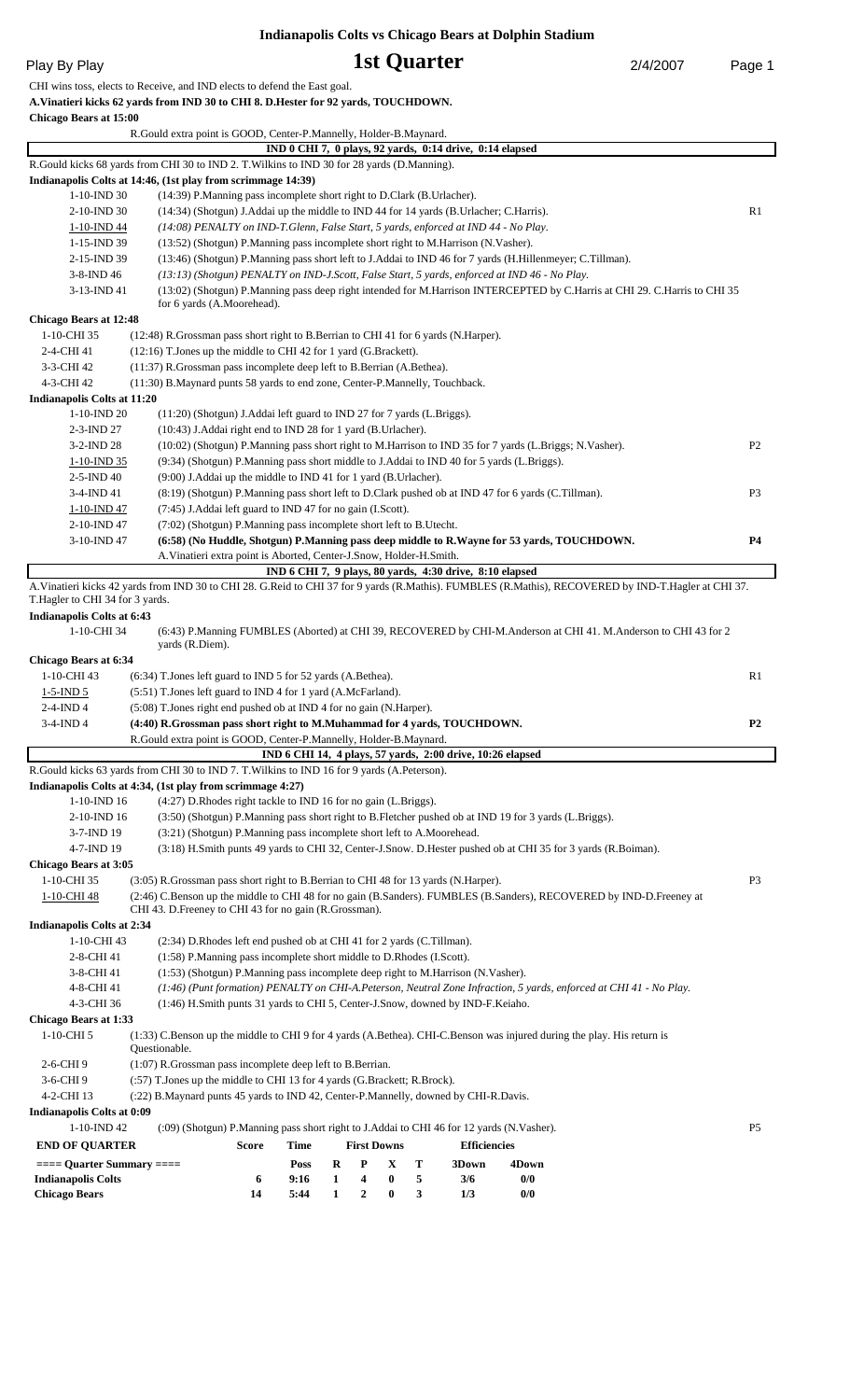**Indianapolis Colts vs Chicago Bears at Dolphin Stadium**

| Play By Play                                                                                                                                                             |                                                                                                                 |                                                                                     |          |          |                    | 2nd Quarter |                                                           |                                                                                                  | 2/4/2007 | Page 1          |
|--------------------------------------------------------------------------------------------------------------------------------------------------------------------------|-----------------------------------------------------------------------------------------------------------------|-------------------------------------------------------------------------------------|----------|----------|--------------------|-------------|-----------------------------------------------------------|--------------------------------------------------------------------------------------------------|----------|-----------------|
| Indianapolis Colts continued.                                                                                                                                            |                                                                                                                 |                                                                                     |          |          |                    |             |                                                           |                                                                                                  |          |                 |
| 1-10-CHI 46                                                                                                                                                              |                                                                                                                 |                                                                                     |          |          |                    |             |                                                           | (15:00) P.Manning pass short right to M.Harrison pushed ob at CHI 31 for 15 yards (N.Vasher).    |          | P6              |
| 1-10-CHI 31                                                                                                                                                              |                                                                                                                 | (14:38) J.Addai up the middle to CHI 25 for 6 yards (L.Briggs).                     |          |          |                    |             |                                                           |                                                                                                  |          |                 |
| 2-4-CHI 25                                                                                                                                                               |                                                                                                                 | (14:00) J.Addai left guard to CHI 17 for 8 yards (D.Manning; C.Tillman).            |          |          |                    |             |                                                           |                                                                                                  | R7       |                 |
| 1-10-CHI 17                                                                                                                                                              |                                                                                                                 | (13:16) J.Addai left end pushed ob at CHI 20 for -3 yards (L.Briggs).               |          |          |                    |             |                                                           |                                                                                                  |          |                 |
| 2-13-CHI 20                                                                                                                                                              |                                                                                                                 | (12:51) P.Manning pass short right to M.Harrison to CHI 16 for 4 yards (D.Manning). |          |          |                    |             |                                                           |                                                                                                  |          |                 |
| 3-9-CHI 16                                                                                                                                                               | (12:04) (Shotgun) P.Manning pass short middle to J.Addai to CHI 11 for 5 yards (L.Briggs).                      |                                                                                     |          |          |                    |             |                                                           |                                                                                                  |          |                 |
| 4-4-CHI 11<br>(11:21) A.Vinatieri 29 yard field goal is GOOD, Center-J.Snow, Holder-H.Smith.                                                                             |                                                                                                                 |                                                                                     |          |          |                    |             |                                                           |                                                                                                  |          |                 |
|                                                                                                                                                                          |                                                                                                                 |                                                                                     |          |          |                    |             | IND 9 CHI 14, 8 plays, 47 yards, 3:52 drive, 3:43 elapsed |                                                                                                  |          |                 |
|                                                                                                                                                                          | A. Vinatieri kicks 63 yards from IND 30 to CHI 7. R. Davis to CHI 22 for 15 yards (De. Reid).                   |                                                                                     |          |          |                    |             |                                                           |                                                                                                  |          |                 |
|                                                                                                                                                                          | Chicago Bears at 11:17, (1st play from scrimmage 11:11)                                                         |                                                                                     |          |          |                    |             |                                                           |                                                                                                  |          |                 |
| 1-10-CHI 22                                                                                                                                                              | (11:11) T.Jones up the middle to CHI 26 for 4 yards (R.Morris).                                                 |                                                                                     |          |          |                    |             |                                                           |                                                                                                  |          |                 |
| 2-6-CHI 26                                                                                                                                                               | (10:40) T.Jones left guard to CHI 26 for no gain (R.Morris).                                                    |                                                                                     |          |          |                    |             |                                                           |                                                                                                  |          |                 |
| 3-6-CHI 26                                                                                                                                                               | (10:06) R.Grossman pass short right to R.Davis to CHI 28 for 2 yards (B.Sanders).                               |                                                                                     |          |          |                    |             |                                                           |                                                                                                  |          |                 |
| 4-4-CHI 28                                                                                                                                                               | (9:29) B. Maynard punts 42 yards to IND 30, Center-P. Mannelly. T. Wilkins to IND 42 for 12 yards (P. Mannelly; |                                                                                     |          |          |                    |             |                                                           |                                                                                                  |          |                 |
|                                                                                                                                                                          | H.Hillenmeyer).                                                                                                 |                                                                                     |          |          |                    |             |                                                           |                                                                                                  |          |                 |
| <b>Indianapolis Colts at 9:17</b>                                                                                                                                        |                                                                                                                 |                                                                                     |          |          |                    |             |                                                           |                                                                                                  |          |                 |
| 1-10-IND 42                                                                                                                                                              | (9:17) P.Manning pass short left to M.Harrison ran ob at CHI 36 for 22 yards.                                   |                                                                                     |          |          |                    |             |                                                           |                                                                                                  |          | P <sub>8</sub>  |
| 1-10-CHI 36                                                                                                                                                              | (8:43) P.Manning pass deep middle to D.Clark to CHI 19 for 17 yards (D.Manning).                                |                                                                                     |          |          |                    |             |                                                           |                                                                                                  |          | P <sub>9</sub>  |
| 1-10-CHI 19                                                                                                                                                              | (8:08) D.Rhodes right guard to CHI 16 for 3 yards (M.Anderson).                                                 |                                                                                     |          |          |                    |             |                                                           |                                                                                                  |          |                 |
| 2-7-CHI 16                                                                                                                                                               |                                                                                                                 |                                                                                     |          |          |                    |             |                                                           | (7:33) (Shotgun) P.Manning pass short middle to D.Clark to CHI 11 for 5 yards (B.Urlacher).      |          |                 |
| 3-2-CHI 11                                                                                                                                                               | (7:13) D.Rhodes right end to CHI 8 for 3 yards (T.Johnson).                                                     |                                                                                     |          |          |                    |             |                                                           |                                                                                                  |          | R10             |
| 1-8-CHI 8                                                                                                                                                                | (6:38) D.Rhodes up the middle to CHI 1 for 7 yards (H.Hillenmeyer).                                             |                                                                                     |          |          |                    |             |                                                           |                                                                                                  |          |                 |
| 2-1-CHI 1                                                                                                                                                                | (6:15) (No Huddle) D.Rhodes right tackle for 1 yard, TOUCHDOWN.                                                 |                                                                                     |          |          |                    |             |                                                           |                                                                                                  |          | <b>R11</b>      |
|                                                                                                                                                                          | A. Vinatieri extra point is GOOD, Center-J. Snow, Holder-H. Smith.                                              |                                                                                     |          |          |                    |             |                                                           | IND 16 CHI 14, 7 plays, 58 yards, 3:08 drive, 8:51 elapsed                                       |          |                 |
|                                                                                                                                                                          | A. Vinatieri kicks 44 yards from IND 30 to CHI 26. A. Peterson to CHI 36 for 10 yards (Da. Reid).               |                                                                                     |          |          |                    |             |                                                           |                                                                                                  |          |                 |
|                                                                                                                                                                          | Chicago Bears at 6:09, (1st play from scrimmage 6:03)                                                           |                                                                                     |          |          |                    |             |                                                           |                                                                                                  |          |                 |
| 1-10-CHI 36                                                                                                                                                              | (6:03) R.Grossman pass short left to T.Jones to CHI 39 for 3 yards (R.Morris).                                  |                                                                                     |          |          |                    |             |                                                           |                                                                                                  |          |                 |
| 2-7-CHI 39                                                                                                                                                               | (5:27) R.Grossman pass short middle to J.McKie to CHI 43 for 4 yards (G.Brackett).                              |                                                                                     |          |          |                    |             |                                                           |                                                                                                  |          |                 |
| 3-3-CHI 43                                                                                                                                                               | (4:50) T.Jones right tackle to CHI 45 for 2 yards (G.Brackett; K.Hayden).                                       |                                                                                     |          |          |                    |             |                                                           |                                                                                                  |          |                 |
| 4-1-CHI 45                                                                                                                                                               | (4:10) B.Maynard punts 38 yards to IND 17, Center-P.Mannelly. T.Wilkins to IND 35 for 18 yards (To.Johnson).    |                                                                                     |          |          |                    |             |                                                           |                                                                                                  |          |                 |
| <b>Indianapolis Colts at 3:57</b>                                                                                                                                        |                                                                                                                 |                                                                                     |          |          |                    |             |                                                           |                                                                                                  |          |                 |
| 1-10-IND 35                                                                                                                                                              | (3:57) J. Addai up the middle to IND 38 for 3 yards (B. Urlacher).                                              |                                                                                     |          |          |                    |             |                                                           |                                                                                                  |          |                 |
| 2-7-IND 38                                                                                                                                                               | (3:24) (Shotgun) P.Manning pass short left to J.Addai to IND 46 for 8 yards (C.Tillman).                        |                                                                                     |          |          |                    |             |                                                           |                                                                                                  |          | P <sub>12</sub> |
| 1-10-IND 46                                                                                                                                                              |                                                                                                                 |                                                                                     |          |          |                    |             |                                                           |                                                                                                  |          |                 |
| (2:48) J.Addai right guard to IND 45 for -1 yards (I.Scott).<br>(2:14) (Shotgun) P.Manning pass short right to J.Addai to CHI 45 for 10 yards (C.Harris).<br>2-11-IND 45 |                                                                                                                 |                                                                                     |          |          |                    |             |                                                           |                                                                                                  |          |                 |
| Two-Minute Warning                                                                                                                                                       |                                                                                                                 |                                                                                     |          |          |                    |             |                                                           |                                                                                                  |          |                 |
| 3-1-CHI 45                                                                                                                                                               | (2:00) J.Addai left guard to CHI 43 for 2 yards (A.Ogunleye).                                                   |                                                                                     |          |          |                    |             |                                                           |                                                                                                  |          | R13             |
| 1-10-CHI 43                                                                                                                                                              | (1:38) (Shotgun) P.Manning pass incomplete short left to R.Wayne.                                               |                                                                                     |          |          |                    |             |                                                           |                                                                                                  |          |                 |
| (1:33) (No Huddle, Shotgun) P.Manning pass short left to B.Fletcher to CHI 37 for 6 yards (C.Tillman). FUMBLES<br>2-10-CHI 43                                            |                                                                                                                 |                                                                                     |          |          |                    |             |                                                           |                                                                                                  |          |                 |
|                                                                                                                                                                          |                                                                                                                 |                                                                                     |          |          |                    |             |                                                           | (C.Tillman), RECOVERED by CHI-C.Tillman at CHI 36. C.Tillman to CHI 36 for no gain (B.Fletcher). |          |                 |
| <b>Chicago Bears at 1:26</b>                                                                                                                                             |                                                                                                                 |                                                                                     |          |          |                    |             |                                                           |                                                                                                  |          |                 |
| 1-10-CHI 36                                                                                                                                                              | (1:26) R.Grossman FUMBLES (Aborted) at CHI 36, RECOVERED by IND-R.Brock at CHI 35. R.Brock to CHI 35            |                                                                                     |          |          |                    |             |                                                           |                                                                                                  |          |                 |
|                                                                                                                                                                          | for no gain (R.Garza).                                                                                          |                                                                                     |          |          |                    |             |                                                           |                                                                                                  |          |                 |
| <b>Indianapolis Colts at 1:18</b>                                                                                                                                        |                                                                                                                 |                                                                                     |          |          |                    |             |                                                           |                                                                                                  |          |                 |
| 1-10-CHI 35                                                                                                                                                              |                                                                                                                 | $(1:18)$ D.Rhodes up the middle to CHI 25 for 10 yards (R.Manning).                 |          |          |                    |             |                                                           |                                                                                                  |          | R <sub>14</sub> |
| 1-10-CHI 25                                                                                                                                                              |                                                                                                                 | (:55) (Shotgun) P.Manning pass incomplete short right to M.Harrison.                |          |          |                    |             |                                                           |                                                                                                  |          |                 |
| 2-10-CHI 25                                                                                                                                                              | (:49) (Shotgun) P.Manning pass short left to D.Rhodes to CHI 17 for 8 yards (D.Manning).                        |                                                                                     |          |          |                    |             |                                                           |                                                                                                  |          |                 |
|                                                                                                                                                                          | Timeout #1 by IND at 00:39.                                                                                     |                                                                                     |          |          |                    |             |                                                           |                                                                                                  |          |                 |
| 3-2-CHI 17                                                                                                                                                               | (:39) J.Addai up the middle to CHI 17 for no gain (B.Urlacher).                                                 |                                                                                     |          |          |                    |             |                                                           |                                                                                                  |          |                 |
|                                                                                                                                                                          | Timeout #2 by IND at 00:02.                                                                                     |                                                                                     |          |          |                    |             |                                                           |                                                                                                  |          |                 |
|                                                                                                                                                                          | Timeout #1 by CHI at 00:02.                                                                                     |                                                                                     |          |          |                    |             |                                                           |                                                                                                  |          |                 |
| 4-2-CHI 17                                                                                                                                                               |                                                                                                                 |                                                                                     |          |          |                    |             |                                                           | (:02) A.Vinatieri 36 yard field goal is No Good, Wide Left, Center-J.Snow, Holder-H.Smith.       |          |                 |
| <b>END OF QUARTER</b>                                                                                                                                                    | <b>Score</b>                                                                                                    | <b>Time</b>                                                                         |          |          | <b>First Downs</b> |             | <b>Efficiencies</b>                                       |                                                                                                  |          |                 |
| $==$ Quarter Summary $==$                                                                                                                                                |                                                                                                                 | <b>Poss</b>                                                                         | $\bf R$  | P        | X                  | T           | 3Down                                                     | 4Down                                                                                            |          |                 |
| <b>Indianapolis Colts</b>                                                                                                                                                | 16                                                                                                              | 10:40                                                                               | 5        | 4        | $\bf{0}$           | 9           | 2/4                                                       | 0/0                                                                                              |          |                 |
| <b>Chicago Bears</b>                                                                                                                                                     | 14                                                                                                              | 4:20                                                                                | $\bf{0}$ | $\bf{0}$ | $\bf{0}$           | $\bf{0}$    | 0/2                                                       | 0/0                                                                                              |          |                 |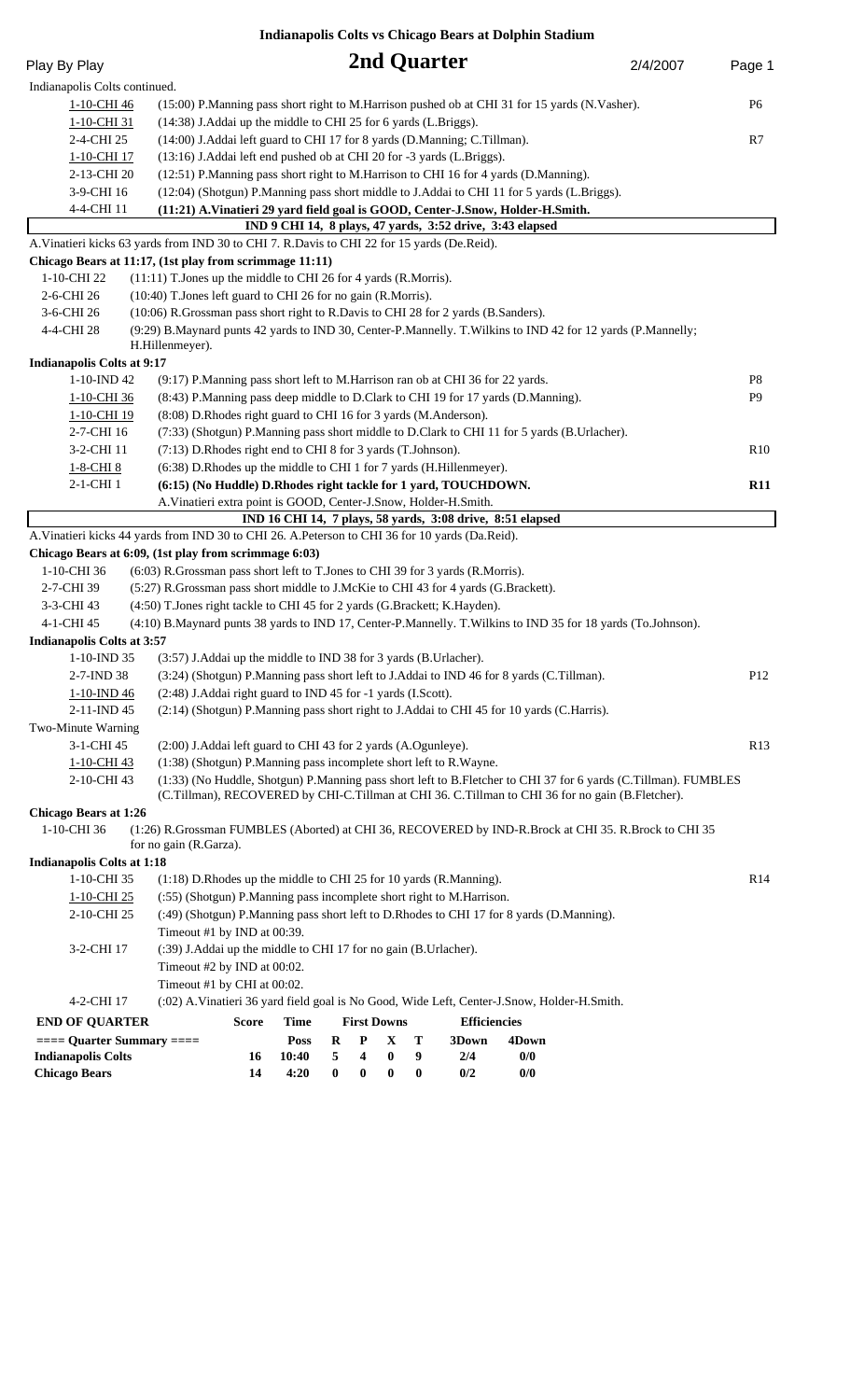|                                                                                                            |                                                                                   |                                                                                                                                                                         |                      |              |                   |                    |                  |                     | Indianapolis Colts vs Chicago Bears at Dolphin Stadium                                                   |                                                                                                                |                 |
|------------------------------------------------------------------------------------------------------------|-----------------------------------------------------------------------------------|-------------------------------------------------------------------------------------------------------------------------------------------------------------------------|----------------------|--------------|-------------------|--------------------|------------------|---------------------|----------------------------------------------------------------------------------------------------------|----------------------------------------------------------------------------------------------------------------|-----------------|
| Play By Play                                                                                               |                                                                                   |                                                                                                                                                                         |                      |              |                   |                    | 3rd Quarter      |                     |                                                                                                          | 2/4/2007                                                                                                       | Page 1          |
| IND elects to Receive, and CHI elects to defend the West goal.                                             |                                                                                   |                                                                                                                                                                         |                      |              |                   |                    |                  |                     |                                                                                                          |                                                                                                                |                 |
| R.Gould kicks 58 yards from CHI 30 to IND 12. T. Wilkins to IND 38 for 26 yards (B.Ayanbadejo).            |                                                                                   |                                                                                                                                                                         |                      |              |                   |                    |                  |                     |                                                                                                          |                                                                                                                |                 |
| Indianapolis Colts at 15:00, (1st play from scrimmage 14:52)                                               |                                                                                   |                                                                                                                                                                         |                      |              |                   |                    |                  |                     |                                                                                                          |                                                                                                                |                 |
| 1-10-IND 38<br>(14:52) P.Manning pass short right to J.Addai to IND 44 for 6 yards (N.Vasher).             |                                                                                   |                                                                                                                                                                         |                      |              |                   |                    |                  |                     |                                                                                                          |                                                                                                                |                 |
| 2-4-IND 44                                                                                                 | (14:15) J.Addai right end to CHI 48 for 8 yards (N.Vasher; B.Urlacher).           |                                                                                                                                                                         |                      |              |                   |                    |                  |                     |                                                                                                          | R15                                                                                                            |                 |
| 1-10-CHI 48                                                                                                |                                                                                   |                                                                                                                                                                         |                      |              |                   |                    |                  |                     | (13:40) (Shotgun) P.Manning pass short right to J.Addai to CHI 47 for 1 yard (N.Vasher).                 |                                                                                                                |                 |
| 2-9-CHI 47                                                                                                 |                                                                                   | (13:06) D.Clark to CHI 46 for 1 yard (A.Brown).                                                                                                                         |                      |              |                   |                    |                  |                     |                                                                                                          |                                                                                                                |                 |
| 3-8-CHI 46                                                                                                 |                                                                                   | injured during the play.                                                                                                                                                |                      |              |                   |                    |                  |                     |                                                                                                          | (12:23) (Shotgun) P.Manning pass short middle to B.Utecht to CHI 38 for 8 yards (B.Urlacher). IND-B.Utecht was | P <sub>16</sub> |
| 1-10-CHI 38                                                                                                |                                                                                   | (11:43) J.Addai right end to CHI 28 for 10 yards (A.Boone).                                                                                                             |                      |              |                   |                    |                  |                     |                                                                                                          |                                                                                                                | R17             |
| 1-10-CHI 28                                                                                                |                                                                                   | (11:04) J.Addai up the middle to CHI 25 for 3 yards (A.Ogunleye).                                                                                                       |                      |              |                   |                    |                  |                     |                                                                                                          |                                                                                                                |                 |
| 2-7-CHI 25                                                                                                 |                                                                                   | (10:27) J.Addai right guard to CHI 23 for 2 yards (L.Briggs).                                                                                                           |                      |              |                   |                    |                  |                     |                                                                                                          |                                                                                                                |                 |
| 3-5-CHI 23                                                                                                 |                                                                                   |                                                                                                                                                                         |                      |              |                   |                    |                  |                     | (9:47) (Shotgun) P.Manning pass short middle to J.Addai to CHI 14 for 9 yards (L.Briggs).                |                                                                                                                | P <sub>18</sub> |
| 1-10-CHI 14<br>2-8-CHI 12                                                                                  |                                                                                   | (9:12) J.Addai up the middle to CHI 12 for 2 yards (L.Briggs).                                                                                                          |                      |              |                   |                    |                  |                     |                                                                                                          |                                                                                                                |                 |
| 2-13-CHI 17                                                                                                |                                                                                   | (8:29) PENALTY on IND-J.Scott, False Start, 5 yards, enforced at CHI 12 - No Play.                                                                                      |                      |              |                   |                    |                  |                     |                                                                                                          |                                                                                                                |                 |
| 3-10-CHI 14                                                                                                |                                                                                   | (8:08) P.Manning pass short left to J.Addai to CHI 14 for 3 yards (C.Tillman; H.Hillenmeyer).                                                                           |                      |              |                   |                    |                  |                     |                                                                                                          |                                                                                                                |                 |
|                                                                                                            |                                                                                   | (7:45) (No Huddle, Shotgun) P.Manning pass short left to D.Clark pushed ob at CHI 6 for 8 yards (R.Manning).<br>Play Challenged by IND and Upheld. (Timeout #1 by IND.) |                      |              |                   |                    |                  |                     |                                                                                                          |                                                                                                                |                 |
| 4-2-CHI 6                                                                                                  |                                                                                   |                                                                                                                                                                         |                      |              |                   |                    |                  |                     | (7:30) A.Vinatieri 24 yard field goal is GOOD, Center-J.Snow, Holder-H.Smith.                            |                                                                                                                |                 |
|                                                                                                            |                                                                                   |                                                                                                                                                                         |                      |              |                   |                    |                  |                     | IND 19 CHI 14, 13 plays, 56 yards, 7:34 drive, 7:34 elapsed                                              |                                                                                                                |                 |
| A. Vinatieri kicks 41 yards from IND 30 to CHI 29. J. Gilmore to CHI 32 for 3 yards (K. Hayden).           |                                                                                   |                                                                                                                                                                         |                      |              |                   |                    |                  |                     |                                                                                                          |                                                                                                                |                 |
| Chicago Bears at 7:26, (1st play from scrimmage 7:21)                                                      |                                                                                   |                                                                                                                                                                         |                      |              |                   |                    |                  |                     |                                                                                                          |                                                                                                                |                 |
| 1-10-CHI 32                                                                                                | (7:21) R.Grossman pass short middle to T.Jones to CHI 46 for 14 yards (A.Bethea). |                                                                                                                                                                         |                      |              |                   |                    |                  |                     |                                                                                                          |                                                                                                                | P4              |
| 1-10-CHI 46                                                                                                | (6:54) R.Grossman pass to M.Muhammad to IND 45 for 9 yards (R.Morris).            |                                                                                                                                                                         |                      |              |                   |                    |                  |                     |                                                                                                          |                                                                                                                |                 |
| $2-1$ -IND 45                                                                                              | (6:17) R.Grossman sacked at CHI 44 for -11 yards (A.McFarland).                   |                                                                                                                                                                         |                      |              |                   |                    |                  |                     |                                                                                                          |                                                                                                                |                 |
| 3-12-CHI 44                                                                                                |                                                                                   |                                                                                                                                                                         |                      |              |                   |                    |                  |                     |                                                                                                          | (5:45) R.Grossman FUMBLES (Aborted) at CHI 44, and recovers at CHI 33. R.Grossman to CHI 33 for no gain        |                 |
| 4-23-CHI 33                                                                                                | (R.Mathis).                                                                       |                                                                                                                                                                         |                      |              |                   |                    |                  |                     | (5:36) B.Maynard punts 43 yards to IND 24, Center-P.Mannelly. T.Wilkins pushed ob at IND 36 for 12 yards |                                                                                                                |                 |
|                                                                                                            | (To.Johnson; H.Hillenmeyer).                                                      |                                                                                                                                                                         |                      |              |                   |                    |                  |                     |                                                                                                          |                                                                                                                |                 |
| <b>Indianapolis Colts at 5:23</b>                                                                          |                                                                                   |                                                                                                                                                                         |                      |              |                   |                    |                  |                     |                                                                                                          |                                                                                                                |                 |
| 1-10-IND 36                                                                                                |                                                                                   | (5:23) D.Rhodes left tackle to CHI 28 for 36 yards (C.Tillman).                                                                                                         |                      |              |                   |                    |                  |                     |                                                                                                          |                                                                                                                | R <sub>19</sub> |
| 1-10-CHI 28                                                                                                |                                                                                   | (4:42) D.Rhodes right tackle to CHI 20 for 8 yards (D.Manning).                                                                                                         |                      |              |                   |                    |                  |                     |                                                                                                          |                                                                                                                |                 |
| PENALTY on CHI-D.Manning, Face Mask (15 Yards), 10 yards, enforced at CHI 20.                              |                                                                                   |                                                                                                                                                                         |                      |              |                   |                    | X20              |                     |                                                                                                          |                                                                                                                |                 |
| <u>1-10-CHI 10</u>                                                                                         |                                                                                   | $(4:12)$ P.Manning pass incomplete short left to R.Wayne.                                                                                                               |                      |              |                   |                    |                  |                     |                                                                                                          |                                                                                                                |                 |
| 2-10-CHI 10                                                                                                |                                                                                   |                                                                                                                                                                         |                      |              |                   |                    |                  |                     | (4:06) (Shotgun) P.Manning pass incomplete short middle to D.Clark (L.Briggs).                           |                                                                                                                |                 |
| 3-10-CHI 10                                                                                                |                                                                                   | (4:01) D.Rhodes up the middle to CHI 2 for 8 yards (D.Manning).                                                                                                         |                      |              |                   |                    |                  |                     |                                                                                                          |                                                                                                                |                 |
| 4-2-CHI 2                                                                                                  |                                                                                   |                                                                                                                                                                         |                      |              |                   |                    |                  |                     | (3:20) A.Vinatieri 20 yard field goal is GOOD, Center-J.Snow, Holder-H.Smith.                            |                                                                                                                |                 |
|                                                                                                            |                                                                                   | Penalty on CHI-To.Johnson, Running Into the Kicker, declined.                                                                                                           |                      |              |                   |                    |                  |                     |                                                                                                          |                                                                                                                |                 |
| A. Vinatieri kicks 34 yards from IND 30 to CHI 36. J. Gilmore pushed ob at CHI 45 for 9 yards (F. Keiaho). |                                                                                   |                                                                                                                                                                         |                      |              |                   |                    |                  |                     | IND 22 CHI 14, 6 plays, 62 yards, 1 penalty, 2:07 drive, 11:44 elapsed                                   |                                                                                                                |                 |
| PENALTY on IND-R.Mathis, Unnecessary Roughness, 15 yards, enforced at CHI 45.                              |                                                                                   |                                                                                                                                                                         |                      |              |                   |                    |                  |                     |                                                                                                          |                                                                                                                |                 |
| Chicago Bears at 3:16, (1st play from scrimmage 3:11)                                                      |                                                                                   |                                                                                                                                                                         |                      |              |                   |                    |                  |                     |                                                                                                          |                                                                                                                |                 |
| 1-10-IND 40                                                                                                | (3:11) T.Jones up the middle to IND 32 for 8 yards (R.Mathis; C.June).            |                                                                                                                                                                         |                      |              |                   |                    |                  |                     |                                                                                                          |                                                                                                                |                 |
| 2-2-IND 32                                                                                                 |                                                                                   |                                                                                                                                                                         |                      |              |                   |                    |                  |                     |                                                                                                          |                                                                                                                | R <sub>5</sub>  |
| 1-10-IND 28                                                                                                |                                                                                   | (2:40) T.Jones right end pushed ob at IND 28 for 4 yards (G.Brackett).<br>(2:14) R.Grossman pass incomplete deep middle to R.Davis [R.Brock].                           |                      |              |                   |                    |                  |                     |                                                                                                          |                                                                                                                |                 |
| 2-10-IND 28                                                                                                |                                                                                   | (2:08) T.Jones left guard to IND 26 for 2 yards (G.Brackett).                                                                                                           |                      |              |                   |                    |                  |                     |                                                                                                          |                                                                                                                |                 |
| 3-8-IND 26                                                                                                 | (1:30) R.Grossman pass incomplete deep left to D.Clark (J.David).                 |                                                                                                                                                                         |                      |              |                   |                    |                  |                     |                                                                                                          |                                                                                                                |                 |
| 4-8-IND 26                                                                                                 |                                                                                   |                                                                                                                                                                         |                      |              |                   |                    |                  |                     | (1:18) R.Gould 44 yard field goal is GOOD, Center-P.Mannelly, Holder-B.Maynard.                          |                                                                                                                |                 |
|                                                                                                            |                                                                                   |                                                                                                                                                                         |                      |              |                   |                    |                  |                     | IND 22 CHI 17, 6 plays, 14 yards, 2:02 drive, 13:46 elapsed                                              |                                                                                                                |                 |
| R.Gould kicks 64 yards from CHI 30 to IND 6. T. Wilkins pushed ob at IND 32 for 26 yards (D.Manning).      |                                                                                   |                                                                                                                                                                         |                      |              |                   |                    |                  |                     |                                                                                                          |                                                                                                                |                 |
| Indianapolis Colts at 1:14, (1st play from scrimmage 1:08)                                                 |                                                                                   |                                                                                                                                                                         |                      |              |                   |                    |                  |                     |                                                                                                          |                                                                                                                |                 |
| 1-10-IND 32                                                                                                |                                                                                   | (1:08) D.Rhodes right end to IND 29 for -3 yards (T.Johnson).                                                                                                           |                      |              |                   |                    |                  |                     |                                                                                                          |                                                                                                                |                 |
| 2-13-IND 29                                                                                                |                                                                                   | (:37) (Shotgun) P.Manning pass incomplete short right to M.Harrison.<br>Play Challenged by IND and REVERSED.                                                            |                      |              |                   |                    |                  |                     |                                                                                                          |                                                                                                                |                 |
| 3-2-IND 40                                                                                                 |                                                                                   |                                                                                                                                                                         |                      |              |                   |                    |                  |                     | (Shotgun) P.Manning pass short right to M.Harrison ran ob at IND 40 for 11 yards.                        |                                                                                                                | P <sub>21</sub> |
|                                                                                                            |                                                                                   |                                                                                                                                                                         |                      |              |                   |                    |                  |                     | (:22) (Shotgun) P.Manning pass short left to R.Wayne to IND 48 for 8 yards (C.Tillman).                  |                                                                                                                |                 |
| <b>END OF QUARTER</b>                                                                                      |                                                                                   | <b>Score</b>                                                                                                                                                            | <b>Time</b>          |              |                   | <b>First Downs</b> |                  | <b>Efficiencies</b> |                                                                                                          |                                                                                                                |                 |
| $==$ Quarter Summary $==$<br><b>Indianapolis Colts</b>                                                     |                                                                                   | 22                                                                                                                                                                      | <b>Poss</b><br>10:55 | $\bf R$<br>3 | $\mathbf{P}$<br>3 | $\mathbf X$<br>1   | T<br>7           | 3Down<br>3/5        | 4Down<br>0/0                                                                                             |                                                                                                                |                 |
| <b>Chicago Bears</b>                                                                                       |                                                                                   | 17                                                                                                                                                                      | 4:05                 | $\mathbf{1}$ | 1                 | $\bf{0}$           | $\boldsymbol{2}$ | 0/2                 | 0/0                                                                                                      |                                                                                                                |                 |
|                                                                                                            |                                                                                   |                                                                                                                                                                         |                      |              |                   |                    |                  |                     |                                                                                                          |                                                                                                                |                 |